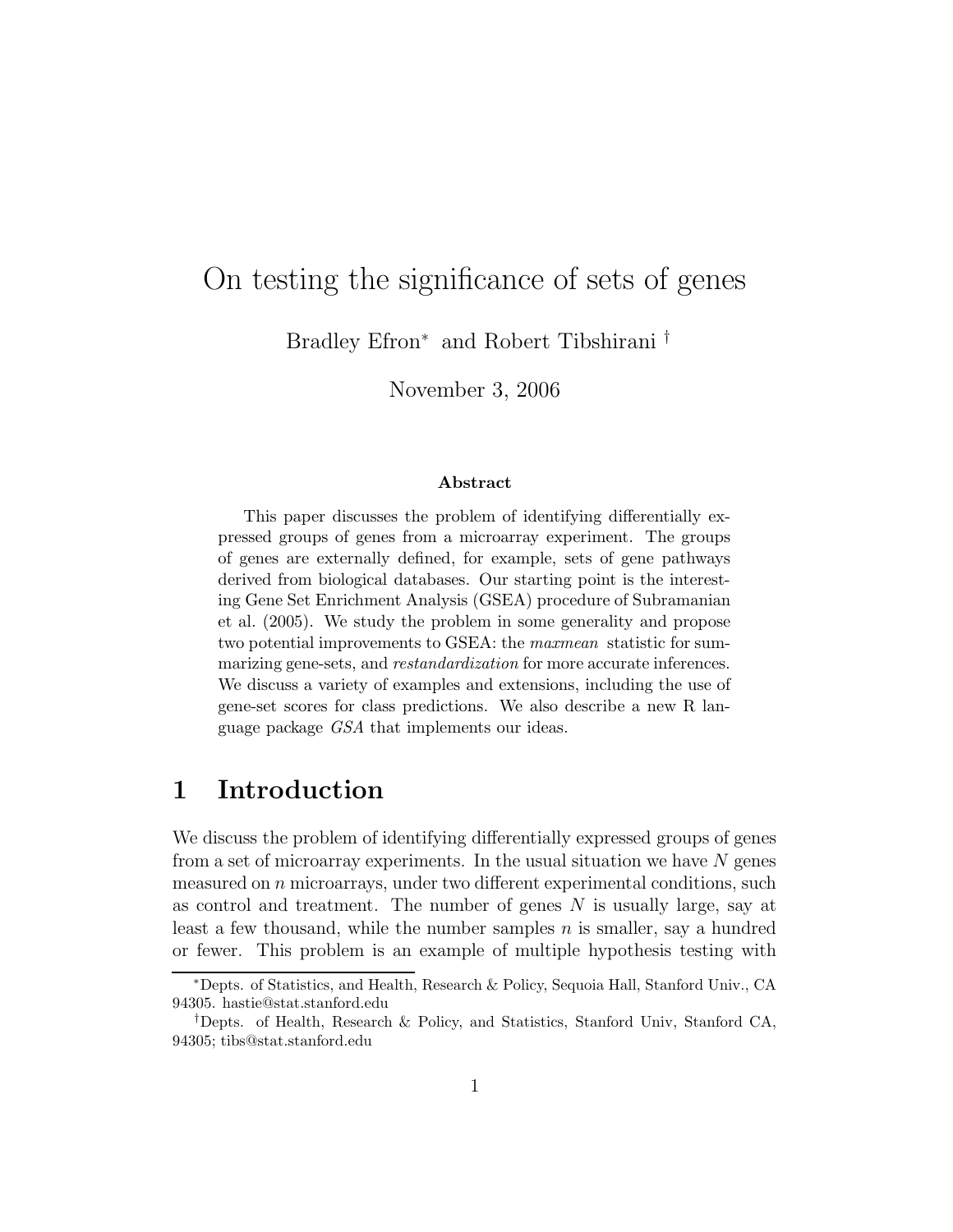#### 1 INTRODUCTION 2

a large number of tests, one that often arises in genomic and proteomic applications, and also in signal processing. We focus mostly on the gene expression problem, but our proposed methods are more widely applicable.

Most approaches start by computing a two-sample t-statistic  $z_j$  for each gene. Genes having t-statistics larger than a pre-defined cutoff (in absolute value) are declared significant, and then the family-wise error rate or false discovery rate of the resulting gene list is assessed by comparing the tail area from a null distribution of the statistic. This null distribution is derived from data permutations, or from asymptotic theory.

In an interesting and useful paper, Subramanian et al. (2005) proposed a method called Gene Set Enrichment Analysis (GSEA) for assessing the significance of pre-defined gene-sets, rather than individual genes. The genesets can be derived from different sources, for example the sets of genes representing biological pathways in the cell, or sets of genes whose DNA sequences are close to together on the cell's chromosomes. The idea is that these gene-sets are closely related and hence will have similar expression patterns. By borrowing strength across the gene-set, there is potential for increased statistical power. In addition, in comparing study results on the same disease from different labs, one might get more reproducibility from gene-sets than from individual genes, because of biological and technical variability.

The GSEA methods works roughly as follows. We begin with a predefined collection of gene-sets  $S_1, S_2, \ldots S_K$ , We compute t-statistic  $z_j$  for all N genes in our data. Let  $\mathbf{z}_k = (z_1, z_2, \dots z_m)$  be the gene scores for the m genes in gene-set  $\mathcal{S}_k$ . In GSEA we then compute a gene-set score  $S_k(\mathbf{z}_k)$  for each gene-set  $\mathcal{S}_k$ , equal to essentially a signed version of the Kolmogorov-Smirnov statistic between the values  $\{z_j, j \in S_k\}$  and their complement  $\{z_j, j \notin \mathcal{S}_k\}$ ; the sign taken positive or negative depending on the direction of shift. The idea is that if some or all of the gene-set  $S_k$  have higher (or lower) values of  $z_j$  than expected, their summary score  $S_k$  should be large. A absolute cutoff value is defined, and values of  $S_k$  above (or below) the cutoff are declared significant. The GSEA method then does many permutations of the sample labels and recomputes the statistic on each the permuted dataset. This information is then used to estimate the false discovery rate of the list of significant gene-sets. The Bioconductor package limma offers an analysis option similar to GSEA, but uses instead the simple average of the scores  $z_k$ : see (Smyth 2004). Other related ideas may be found in (Pavlidis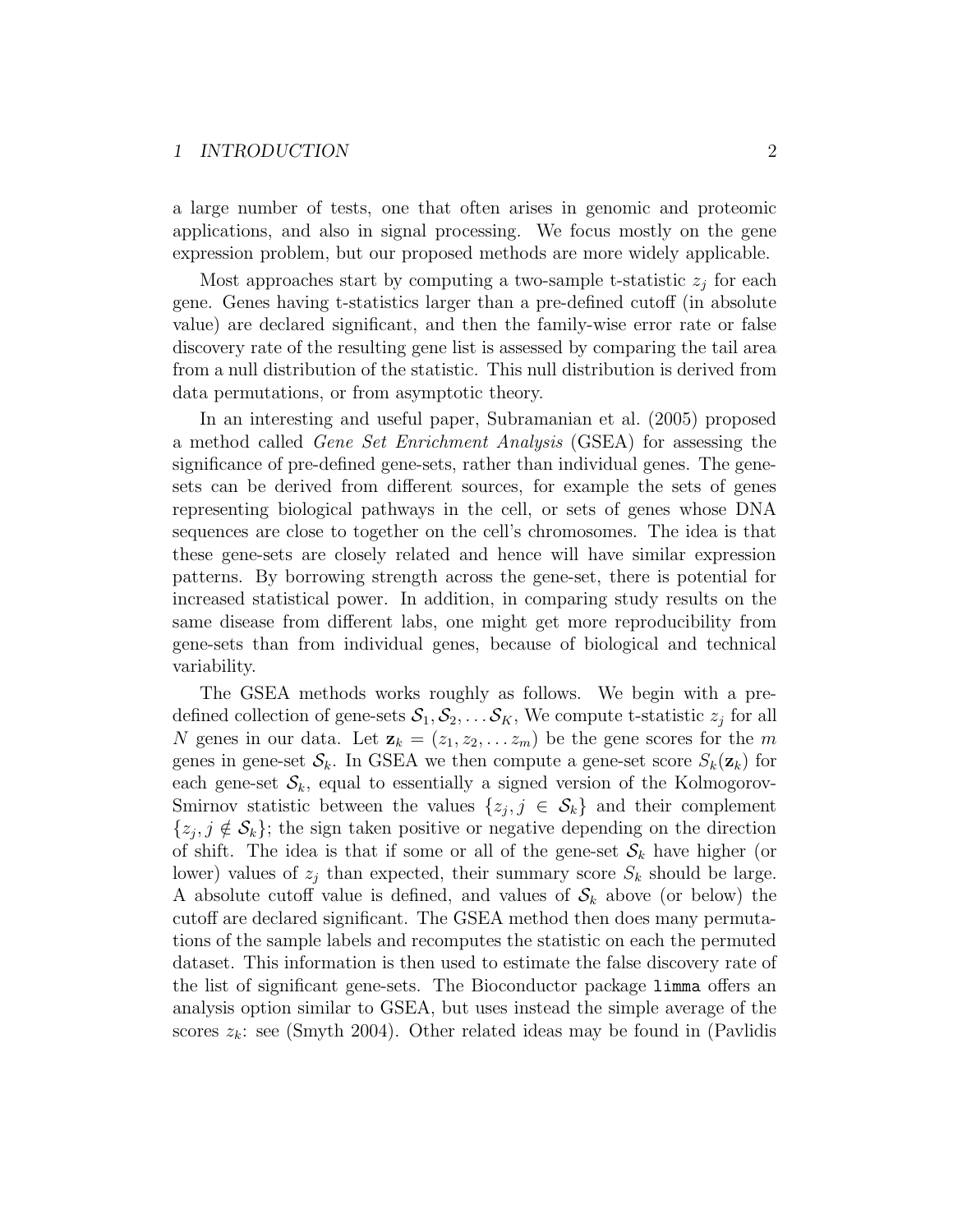#### 1 INTRODUCTION 3

et al. 2002) and (Rahnenfhrer et al. 2004). Zahn et al. (2006) propose an alternative to GSEA, that uses a Van der Waerden statistic in place of the Kolmogorov-Smirnov statistic, and bootstrap sampling of the arrays instead of a permutation distribution.

In studying the GSEA work, we have found some shortcomings and ways it could be improved. The GSEA's dependence on Kolmogorov-Smirnov statistics is a reasonable choice, but not a necessary one. This paper puts the GSEA procedure in a more general framework that allows us to investigate questions of efficiency for gene-set inference; a new procedure based on the "maxmean" statistic is suggested that has superior power characteristics versus familiar location/scale alternatives.

Here are two simulated data examples that illustrate some of the main issues, and allow us to introduce our proposed solution. We generated data on 1000 genes and 50 samples, with each consecutive non-overlapping block of 20 genes considered to be a gene-set. The first 25 samples are the control group, and the second 25 samples are the treatment group. First we generated each data value as i.i.d.  $N(0, 1)$ . Then the constant 2.5 was added to the first 10 genes in the treatment group. Thus half of the first gene-set (first block of 20 genes) has a higher average expression in the treatment group, while all other gene-sets have no average difference in the two groups.

The left panel of Figure 1 shows a histogram (black lines) of the GSEA scores for the 50 gene-sets. The first gene-set clearly stands out, with a value of about 0.9. We did 200 permutations of the control-treatment labels, producing the dashed (green) histogram in the top left panel of Figure 1. The first gene-set stands out on the right side of the histogram. So the GSEA method has performed reasonably well in this example.

In the paper we study alternative summary statistics for gene-sets. Our favorite is something we call the "maxmean statistic": we compute the average of the positive parts of each  $z_i$  in  $S$ , and the also the negative parts, and choose the one that is larger in absolute value. The results for maxmean in this example are shown in right panel of Figure 1. The first gene-set stands out much more clearly than it does in the left panel. In this paper, we show by both analytic calculations and simulations that the maxmean statistics is generally more powerful than GSEA.

Now consider a different problem. We generated data exactly as before, except that the first 10 genes in *every* gene-set are 2.5 units higher in the treatment group. The top left panel of Figure 2 shows a histogram of the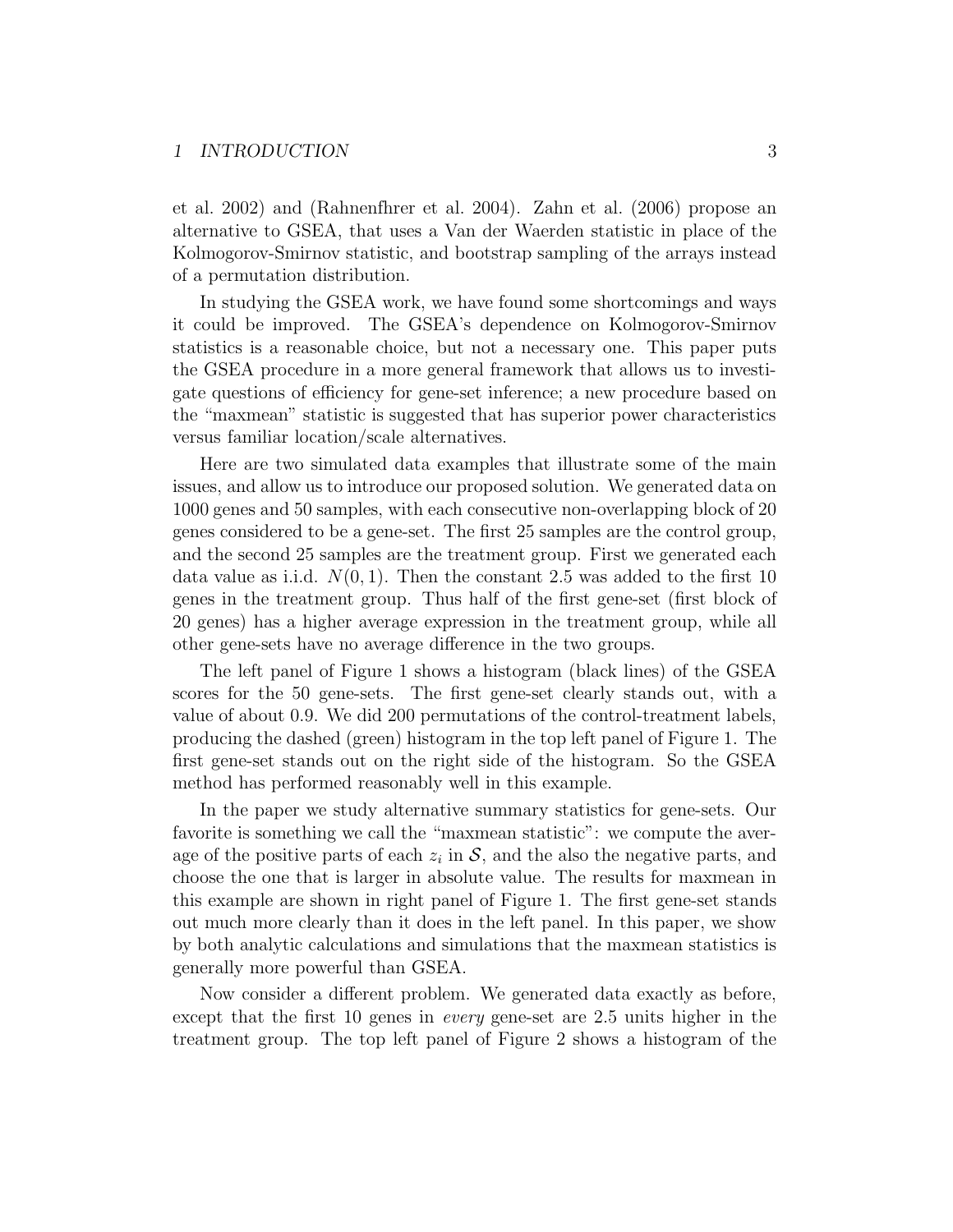

Figure 1: Example 1: left panel shows histograms of GSEA scores for original data (black) and from 200 permutations of the sample labels (dashed, green). The first gene-set stands our fairly clearly with a score of about 0.7. The right panel shows the results using instead the "maxmean" statistic. The first gene-set stands out much more clearly than in the left panel.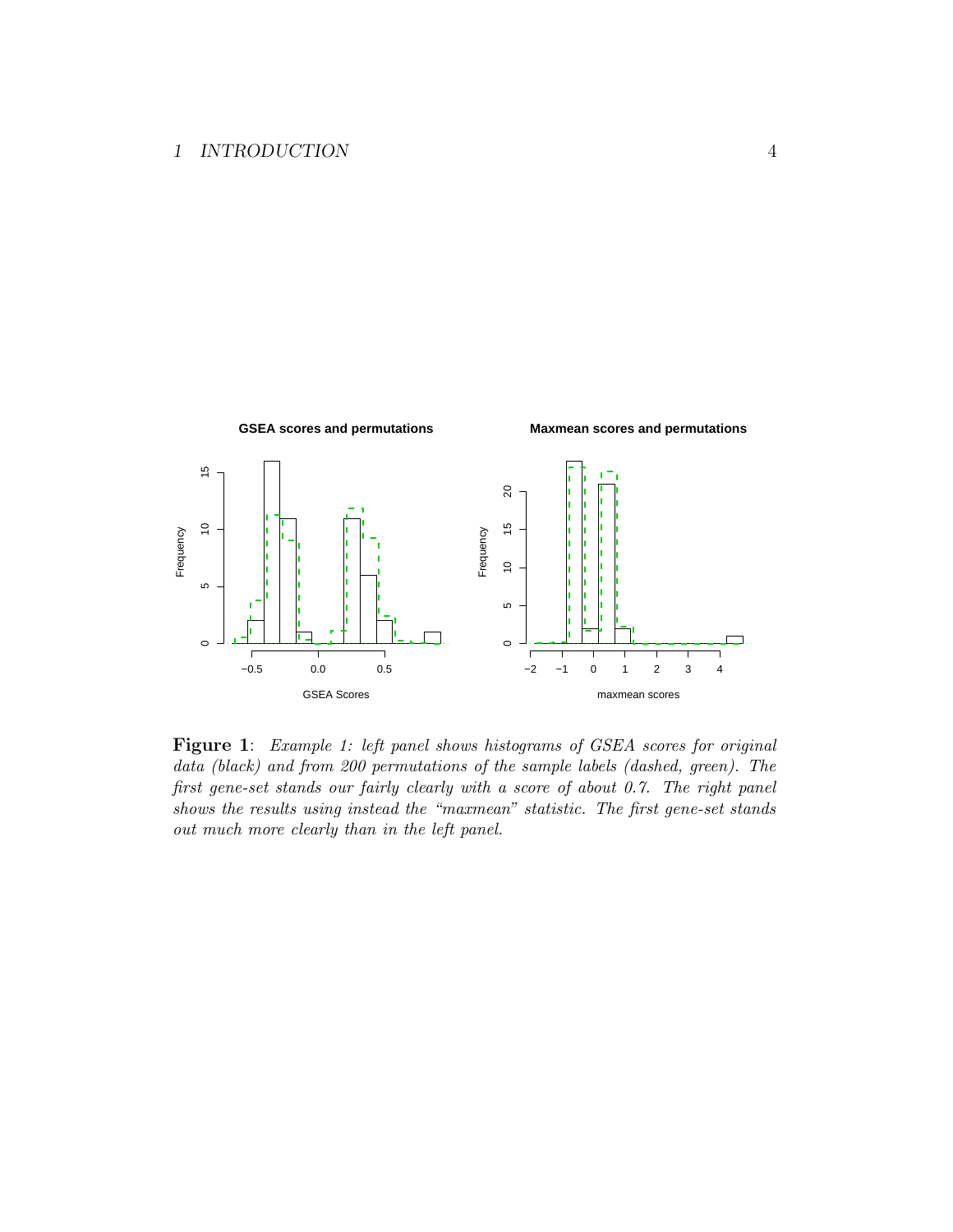#### 1 INTRODUCTION 5

maxmean scores for the 50 gene-sets, and a histogram of the scores from 200 permutations of the sample labels (dashed, green). All of the scores look significantly large compared to the permutation values. But given the way that the data were generated, there seems to be nothing special about any one gene-set. To quantify this, we "row randomized" the 1000 genes, leaving the sample labels as is. The first 20 genes in the scrambled set became the first gene-set, the second 20 genes became the second gene-set, etc. We did this many 200 times, recomputing the maxmean statistic on each scrambled set. The results are shown in the bottom left panel of Figure 2. None of the original 50 gene-sets are notable, when compared to gene-sets formed by randomly sampling from the full set of genes.

The point is that any method for assessing gene-sets should compare a given gene-set score not only to scores from permutations of the sample labels, but also take into account scores from sets formed by random selections of genes.

The bottom right panel of Figure 2 puts all of these ideas together. It uses the restandardized version of the maxmean statistic, in which we center and scale the maxmean statistic by its mean and standard deviation under the row randomizations, like those in the bottom left panel. This standardized maxmean statistic is then computed both on the original data (light histogram) and one each of the permuted datasets (dark histogram). As we would expect, we see no significant gene-sets. This restandardization is potentially important for any gene summary statistic: it turns out that the GSEA statistic, incorporates a form of what we are calling restandardization.

The two ideas illustrated above— alternative summary statistics for genesets, and restandardization based on row randomization— are two of the main proposals in this paper. In Section 2 we describe the randomization and permutation methods for estimating an appropriate null distributions. Section 3 studies the choice of summary statistic for gene-sets, and introduces the maxmean statistic. In Section 4 we summarize our proposal for Gene Set Analysis and discuss computational issues. A simulation study is carried out in Section 5, comparing the power of the maxmean statistic to the GSEA statistic and other competitors. Finally in Section 6 we give a number of examples of the method, including applications to a kidney cancer dataset, a generalization to the class prediction problem, and comparison of different gene-set collections over the the same expression dataset.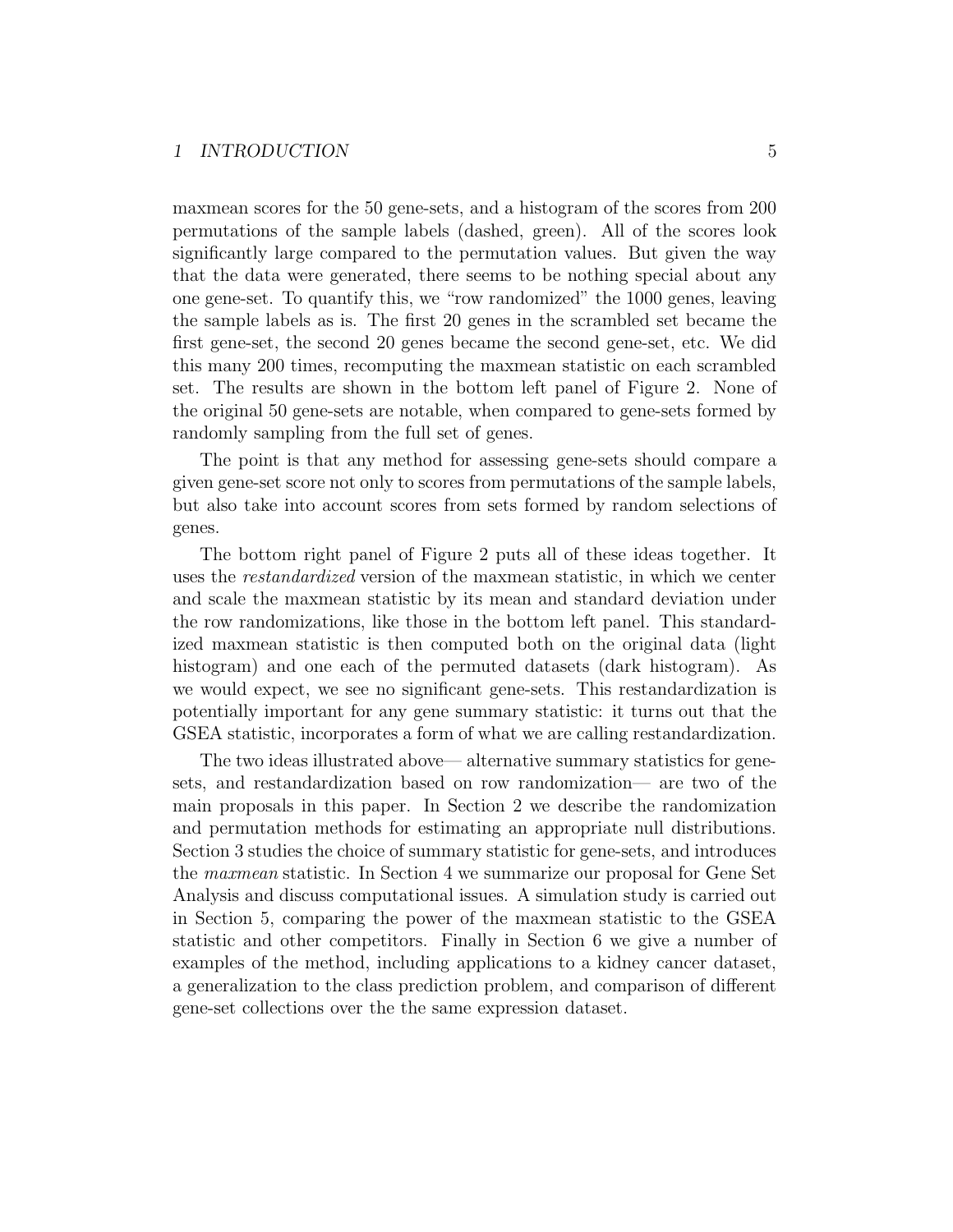

Figure 2: Example 2: top left panel shows a histogram of the maxmean scores. In the top right panel a histogram of maxmean scores from 200 permutations of the sample labels has been added (dashed, green): all of the gene-sets look to be significant. In the bottom right panel a histogram of the maxmean scores is shown along with maxmean scores from 200 "row randomizations"- gene-sets chosen from the full collection of genes at random (dashed, green). Finally, in the bottom right panel, histograms of the restandardized scores from the original data (black) and from 200 permutations of the sample labels (dashed, green) are shown. (Note that the horizontal axis has changed, since the values has been centered and scaled). None of the gene-sets looks significant, which is reasonable, given the way the data were generated.

maxmean scores

maxmean scores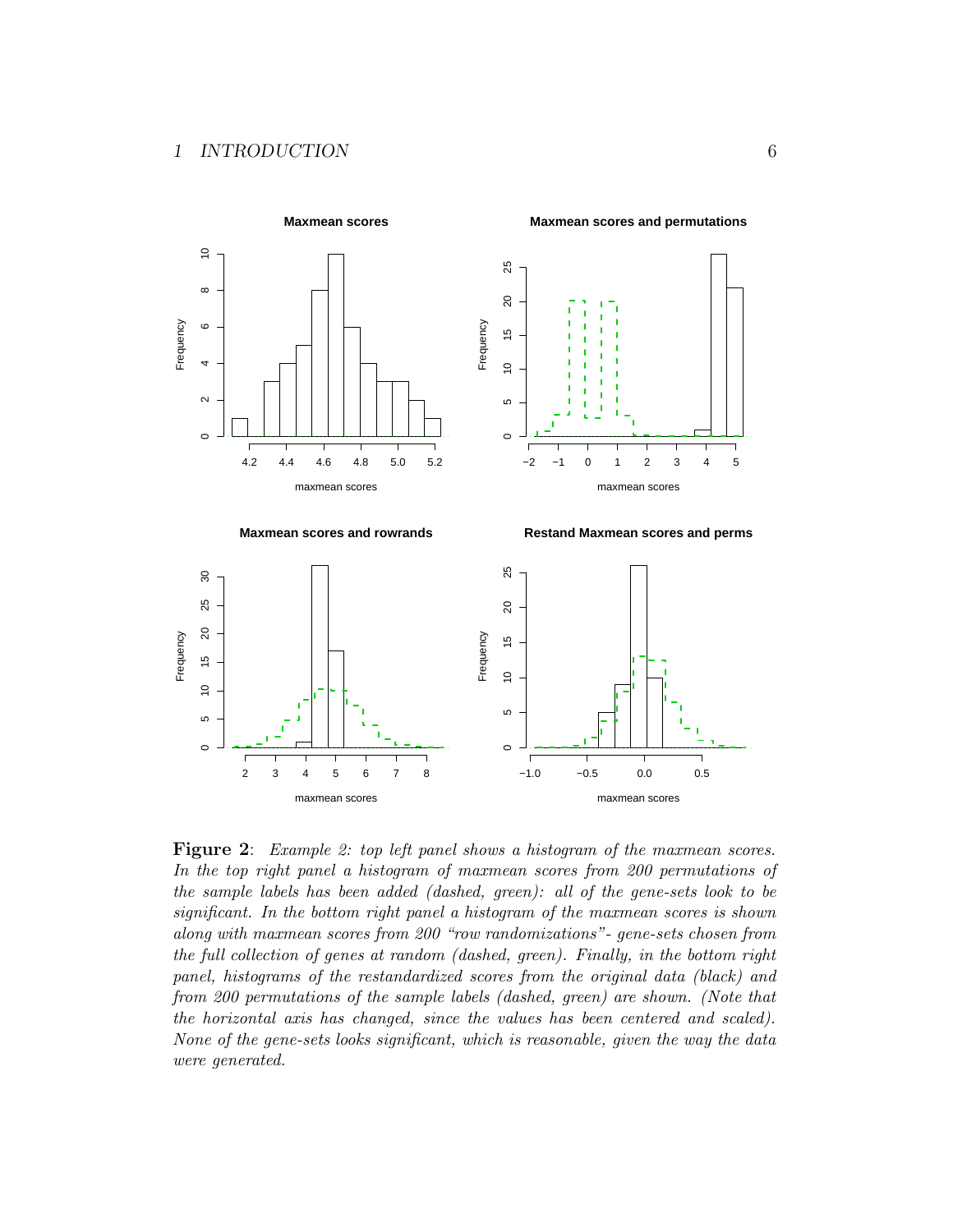### 2 Randomization and Permutation

A straightforward approach to gene-set analysis begins with some enrichment score  $S$  and computes its significance by comparison with permutation values  $S^*$ . Here we argue that a second kind of comparison operation, "row randomization", is also needed to avoid bias in the determination of significance. We begin with a simplified statement of the gene-set problem, leading later to a more realistic analysis.

Let X indicate an N by n matrix of expression values, N genes and  $n$ microarrays, with the first  $n_1$  columns of X representing Class 1 and the last  $n_2$  Class 2,  $n_1 + n_2 = n$ . In the p53 example example of Subramanian et al. (2005) there are  $N = 10100$  genes and  $n = 50$  arrays, relating to cell lines with normal or mutated states for the p53 factor,  $n_1 = 17$  normal and  $n_2 = 33$  mutated.

The *i*th row of  $X$ , that is the data for gene *i*, yields a two-sample  $t$ statistic " $t_i$ " comparing the classes. In this section it will be convenient to transform the  $t_i$  values to z-values " $z_i$ ", theoretically having a standard normal distribution,

theoretical null: 
$$
z_i \sim N(0, 1)
$$
, 
$$
(2.1)
$$

under the null hypothesis of no difference between the two treatments. (The transformation is  $z_i = \Phi^{-1}(F_{n-2}(t_i))$ , where  $\Phi$  is the standard normal cumulative distribution function (cdf) while  $F_{n-2}$  is the cdf for a t distribution having  $n-2$  degrees of freedom.) The methods here apply outside the realm of genes, microarrays, and t-tests, but that is the main application we have in mind.

To begin with suppose that a single gene-set " $\mathcal{S}$ ", comprising m genes, is under consideration, and we wish to test the hypothesis that  $\mathcal S$  is enriched, meaning that its  $m$  z-values are unusually large, positively or negatively, in a sense to be defined. The scientific idea underlying enrichment, as nicely stated in Subramanian et al. (2005), is that a biologically related set of genes, perhaps representing a genetic pathway, could reveal its importance through a general effect on its constituent  $z$ -values, whether or not the individual  $z_i$ 's were significantly non-zero.

Let  $z_{\mathcal{S}}$  indicate the set of m z-values in S and

$$
S = S(\mathbf{z}_{\mathcal{S}}) \tag{2.2}
$$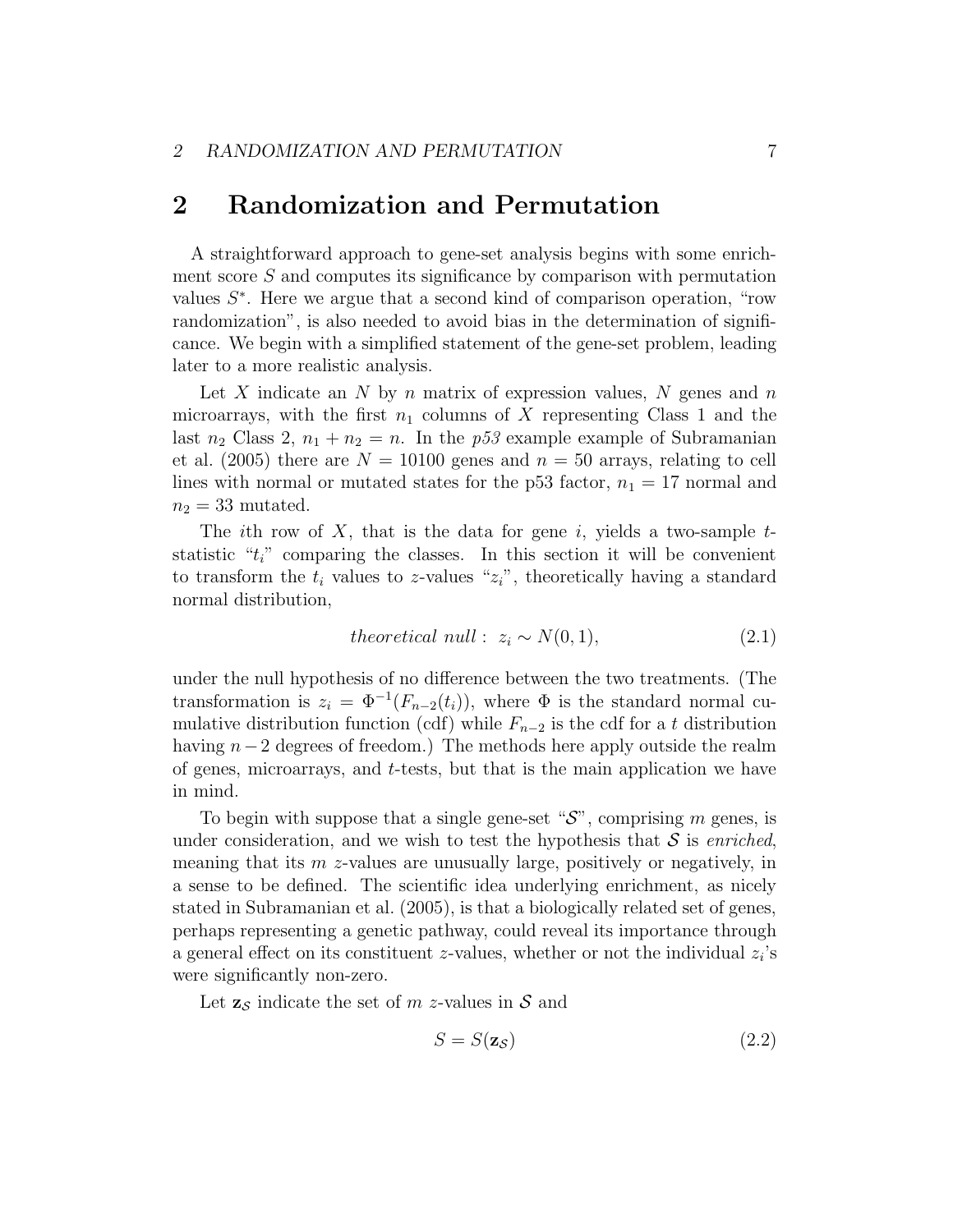#### 2 RANDOMIZATION AND PERMUTATION 8

define an enrichment test statistic, with larger value of S indicating greater enrichment. The GSEA algorithm uses a Kolmogorov-Smirnov type function for  $S(\mathbf{z}_{\mathcal{S}})$ . A simpler approach starts with a function "s" of the individual z-values,

$$
s_i = s(z_i). \tag{2.3}
$$

and takes the gene-set score S to be the average of  $s_i$  in  $S$ ,

$$
S = \sum_{\mathcal{S}} s(z_i) / m. \tag{2.4}
$$

The choice  $s(z) = |z|$  will be discussed later. *Limma*, (Smyth 2004), a microarray analysis program available in the Bioconductor  $R$  package, implements (2.4) with  $s(z) = z$ , so S is simply  $\bar{z}_{\mathcal{S}}$ , the average z-score in S, (actually using  $S = |\bar{z}_{\mathcal{S}}|$  for two-sided inference.) Section 3 develops a third choice, the "maxmean" statistic.

Testing S for enrichment requires a null hypothesis distribution for  $\mathcal{S}$ , and that is where difficulties begin; there are two quite different models for what "null" might mean. We discuss these next, in a spirit closely related to "Q1" and "Q2" of Tian et al. (2005).

**Randomization Model** The null hypothesis  $H_{\text{rand}}$  is that S has been chosen by random selection of  $m$  genes from the full set of  $N$  genes. In this case the null density of S, say  $g_{\text{rand}}(S)$  can be obtained by row randomization: sets  $S^{\dagger}$  of m rows of the expression matrix X are drawn at random, giving randomized versions  $S^{\dagger}$  of (2.4), a large number of which are generated and used to estimate  $g_{\text{rand}}(S)$ . Equivalently, random subsets  $\mathbf{z}_{\mathcal{S}}^{\dagger}$  $\frac{1}{\mathcal{S}}$  of size m are drawn from all N  $z_i$ 's, giving  $S^{\dagger} = S(\mathbf{z}_{\mathcal{S}}^{\dagger})$  $\frac{1}{\mathcal{S}}$ ).

**Permutation Model** Let  $X_{\mathcal{S}}$  be the m by n submatrix of X corresponding to S. The null hypothesis  $H_{\text{perm}}$  is that the n columns of  $X_{\mathcal{S}}$  are independent and identically distributed  $m$ -vectors (i.i.d.). The null density of S,  $g_{\text{perm}}(S)$ , is obtained by column permutations, leading to an estimate of  $g_{\text{perm}}(S)$  in the usual way.

The randomization model has the appealing feature of operating *condi*tionally on the set **z** of all N z-values: given **z**, it tests the null hypothesis that the observed  $S$  is no bigger than what might be obtained by a random selection of  $S$ .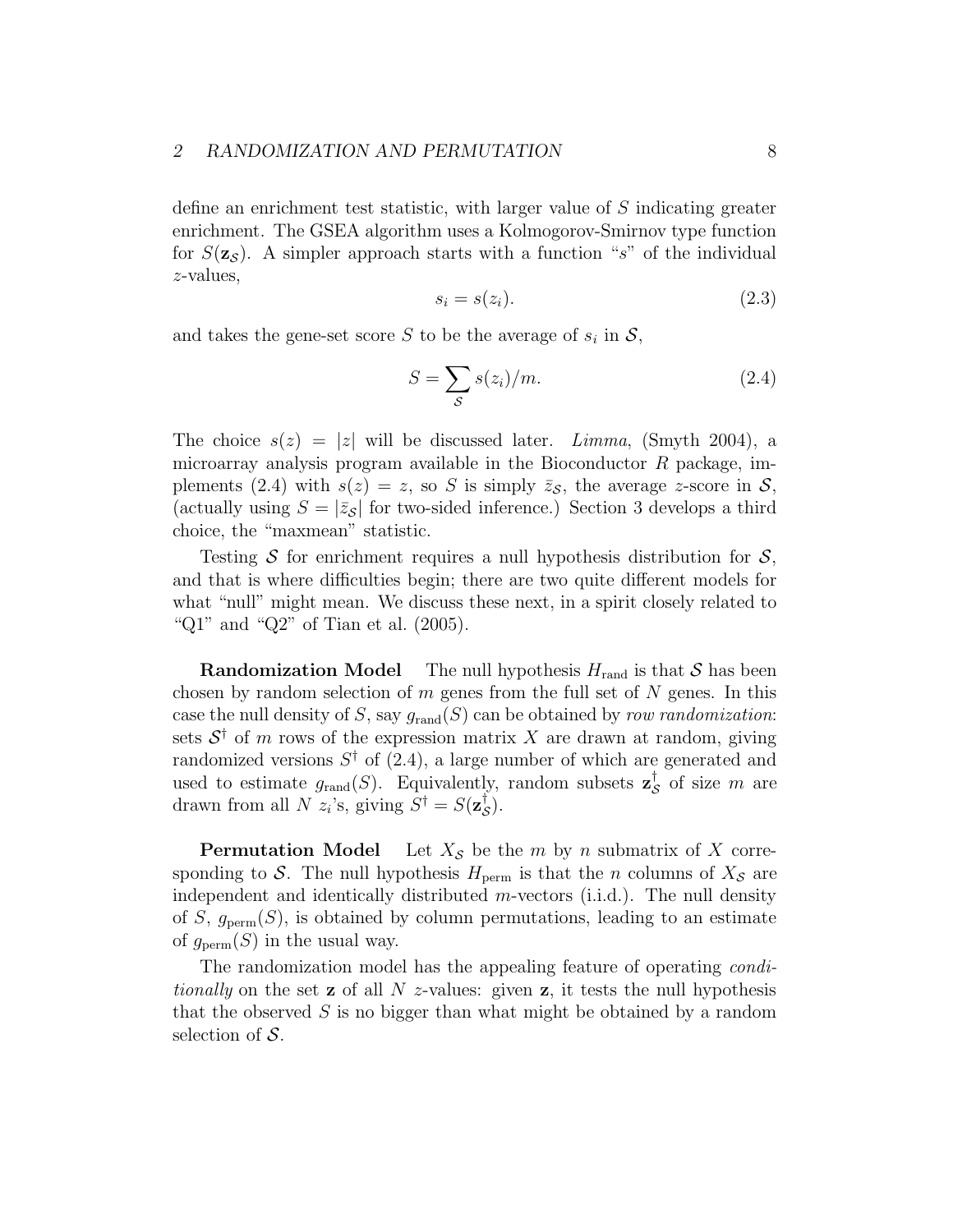#### 2 RANDOMIZATION AND PERMUTATION 9

Its defect concerns correlation between the genes. Suppose the scores  $s_i$ in (2.3) have empirical mean and standard deviation

$$
s \sim \text{(mean}_s, \text{ stdev}_s) \tag{2.5}
$$

for the ensemble of all  $N$  genes. Because row randomization destroys genewide correlations, the Randomized version of (2.4) will have mean and standard deviation

$$
S^{\dagger} \sim (\mu^{\dagger}, \sigma^{\dagger}) \tag{2.6}
$$

with

$$
\mu^{\dagger} = \text{mean}_s \quad \text{and} \quad \sigma^{\dagger} = \text{stdev}_s / \sqrt{m}. \tag{2.7}
$$

However  $\sigma^{\dagger}$  will underestimate the variability of S if there is positive correlation among the z-values in  $S$ , which seems likely if  $S$  was chosen on the basis of biological similarities. The p-value in the Limma package compares  $S = \bar{z}_{\mathcal{S}}$  with the row randomization distribution of  $S^{\dagger}$ , ignoring, perhaps dangerously, correlation effects.

Permutation methods deal nicely with the correlation problem. Let  $R_{\mathcal{S}}$ indicate the correlation matrix of the i.i.d. columns of  $X_{\mathcal{S}}$  in the Permutation Model. Because column-wise permutations maintain the integrity of column vectors, it turns out, under some regularity conditions, that  $\mathbf{z}_{\mathcal{S}}^{*}$ , the permutation vector of z-values in  $S$ , will have correlation matrix approximating  $R_S$ , as will  $z<sub>S</sub>$  itself. In other words, for a prechosen gene-set S, the permutation correlation matrix of  $z_{\mathcal{S}}$  will be approximately correct.

Figure 3 concerns correlation effects in the p53 example of Subramanian et al. (2005); the authors provide a catalog of 522 gene sets, of which 395 have  $m \geq 10$  members. Taking  $s(z) = z$  yields

$$
(\text{mean}_s, \text{ stdev}_s) = (0.00, 1.13) \tag{2.8}
$$

as in  $(2.5)$ , this being the mean and standard deviation of all those  $z_i$ 's involved in the 395 gene-sets. 400 permutation values of  $S^* = \bar{z}^*_{\mathcal{S}}$ , the average  $z_i^*$  values in S, were generated for each of the 395 gene-sets S, and the permutation standard deviation  $\sigma_{\mathcal{S}}^*$  computed.

Figure 3 plots  $\sigma_{\mathcal{S}}^*$  versus  $\sigma_{\mathcal{S}}^{\dagger} = 1.13/\sqrt{m_{\mathcal{S}}}$ , the randomization standard deviation (2.7);  $\sigma_S^*/\sigma_S^{\dagger}$  has median 1.08 (light line), but the ratio is considerably greater for large m, with median 1.50 for  $m \geq 50$ .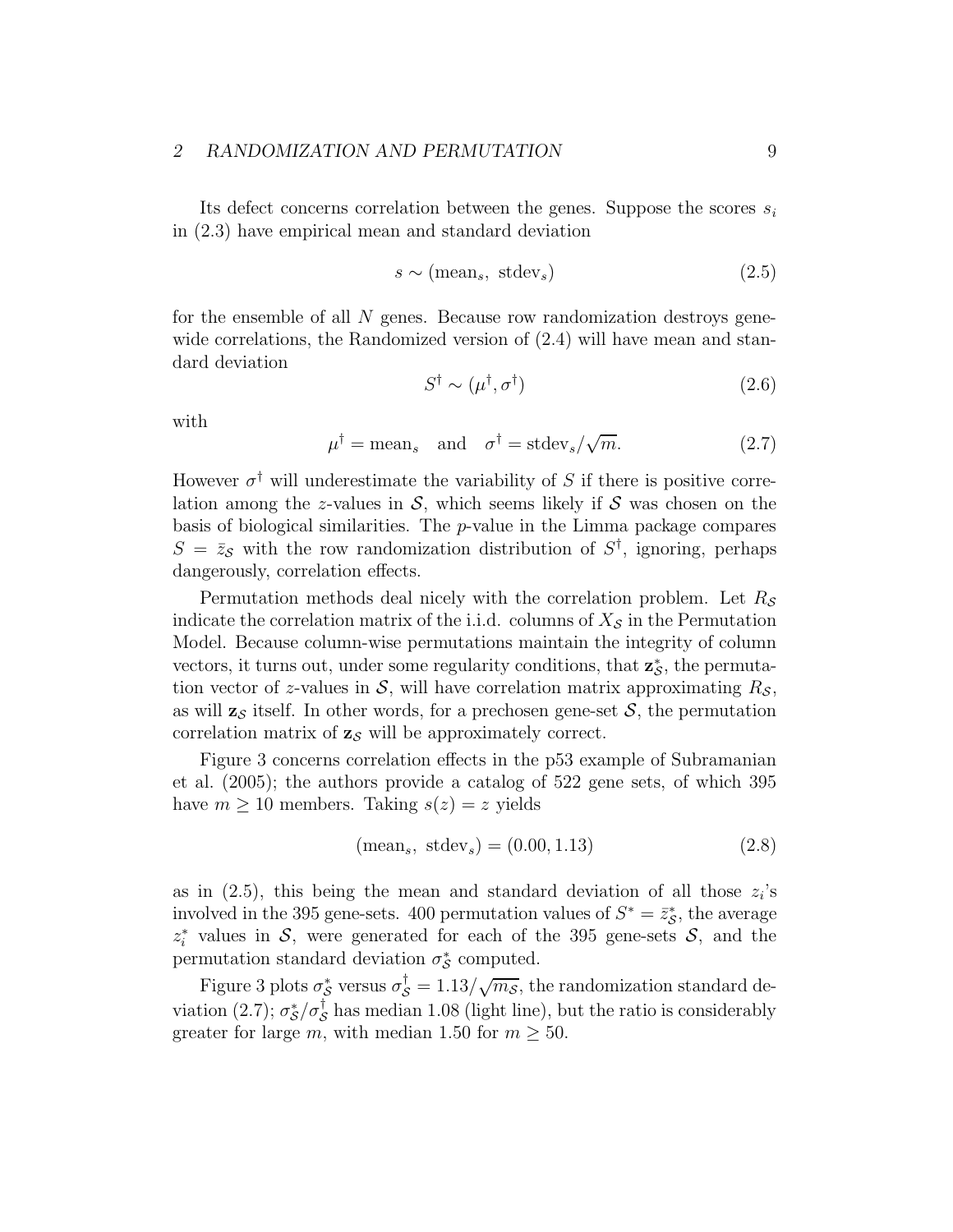

Figure 3: Permutation standard deviation compared to randomization standard deviation for  $S = \bar{z}_s$ , 395 gene-sets for p53 data, Subramanian et al. (2005). Permutation values exceed randomization values, especially for genesets with large m at left, reflecting positive correlations within gene-sets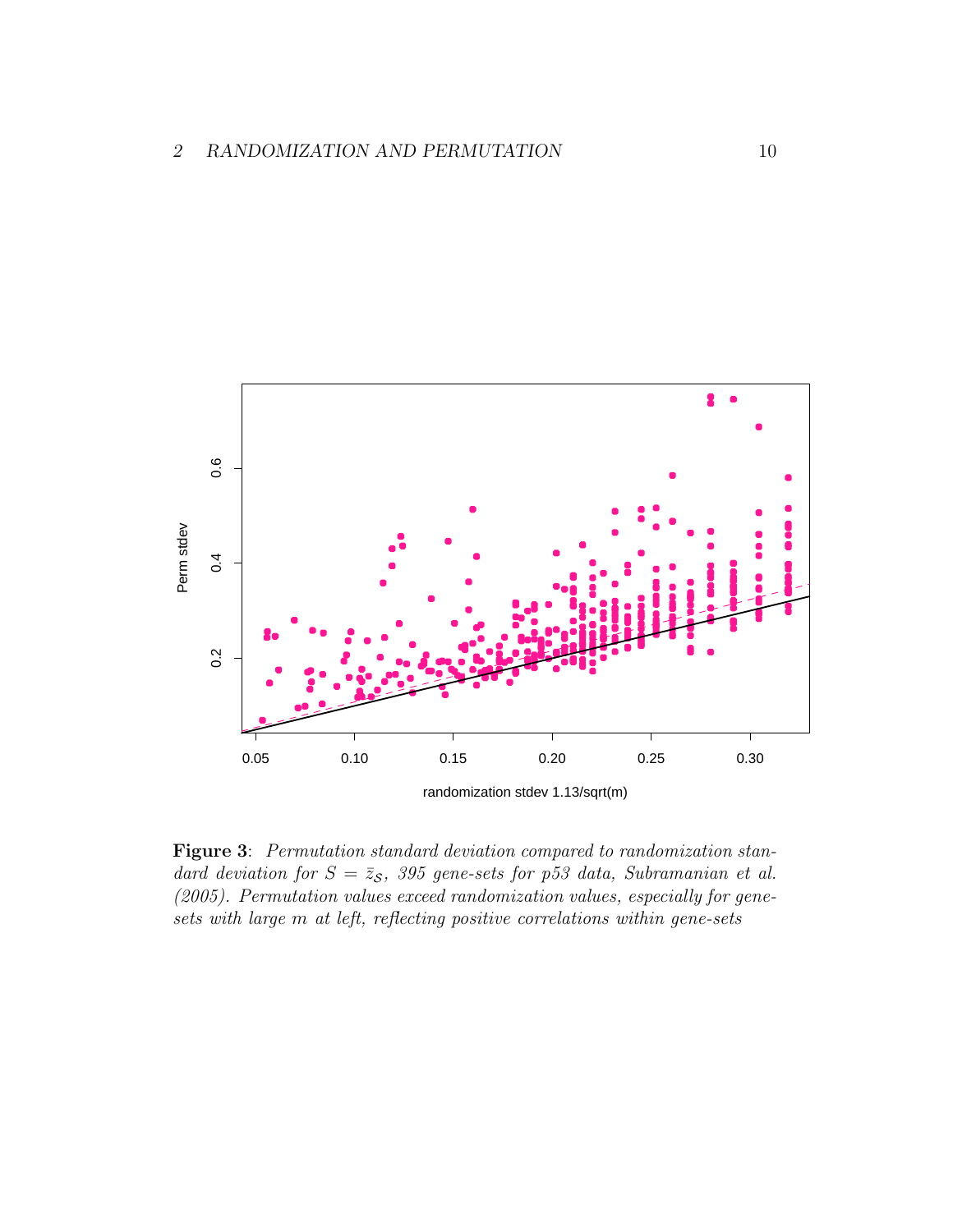#### 2 RANDOMIZATION AND PERMUTATION 11

The Permutation Model has a serious weakness of its own: it does not take into account the overall statistics (mean<sub>s</sub>, stdev<sub>s</sub>),  $(2.5)$ , as demonstrated next. Figure 4 concerns the "BRCA data", Efron (2004, 2006), a microarray experiment comparing two classes of breast cancer patients,  $N = 3226$ genes,  $n = 15$  microarrays,  $n = 7$  for class 1,  $n_2 = 8$  for class 2. A twosample t-statistic  $t_i$  was computed for each gene and converted to z-value  $z_i = \Phi^{-1}(F_{13}(t_i))$ . The N z-values have mean and standard deviation

$$
z \sim (-0.026, 1.43). \tag{2.9}
$$

In this case  $(2.1)$ , the theoretical  $N(0, 1)$  null, substantially underestimates the z-values' variability, their histogram looking like an overdispersed but somewhat short-tailed normal.

For this example 129 gene-sets S of size  $m = 25$  each were constructed  $\sum_{\mathcal{S}} |z_i|/m$ , that is by using (2.3), (2.4) with  $s(z) = |z|$ . Figure 4 shows by random selection from the N genes. Enrichment was tested with  $S =$ that the permutation distribution  $S^*$  greatly underestimates the actual 129 S values. A standard Benjamini-Hochberg (1995) FDR analysis based on permutation *p*-values, carried out at rejection level  $q = 0.10$ , labels 113 of the 129 generate as "enriched", even though we know that all of them were constructed randomly.

It is easy to spot the trouble here: the permutation z-values are much less dispersed than the actual  $z$ 's, with marginal mean and standard deviation, for all  $N$  of them,

$$
z^* \sim (0.022, 1.014) \tag{2.10}
$$

compared to  $(2.9)$ . (This is a dependable feature of the permutation t-test, which tends to yield  $z_i^* \sim N(0, 1)$ , the theoretical null, under a wide variety of circumstances.)

The individual scores  $s_i^* = s(z_i^*)$  are correspondingly reduced. Letting (mean<sup>∗</sup> , stdev<sup>∗</sup> ) indicate the mean and standard deviation of s <sup>∗</sup> over all N genes and a large number of permutations,

$$
s^* \sim \text{(mean}^*, \text{ stdev}^*),\tag{2.11}
$$

we computed (mean<sup>\*</sup>, stdev<sup>\*</sup>) = (0.82, 0.60) compared to (mean<sub>s</sub>, stdev<sub>s</sub>) =  $(1.17, 0.82)$  for the actual scores  $(2.5)$ . This translates into  $S^*$  statistics that are much smaller than the actual S values.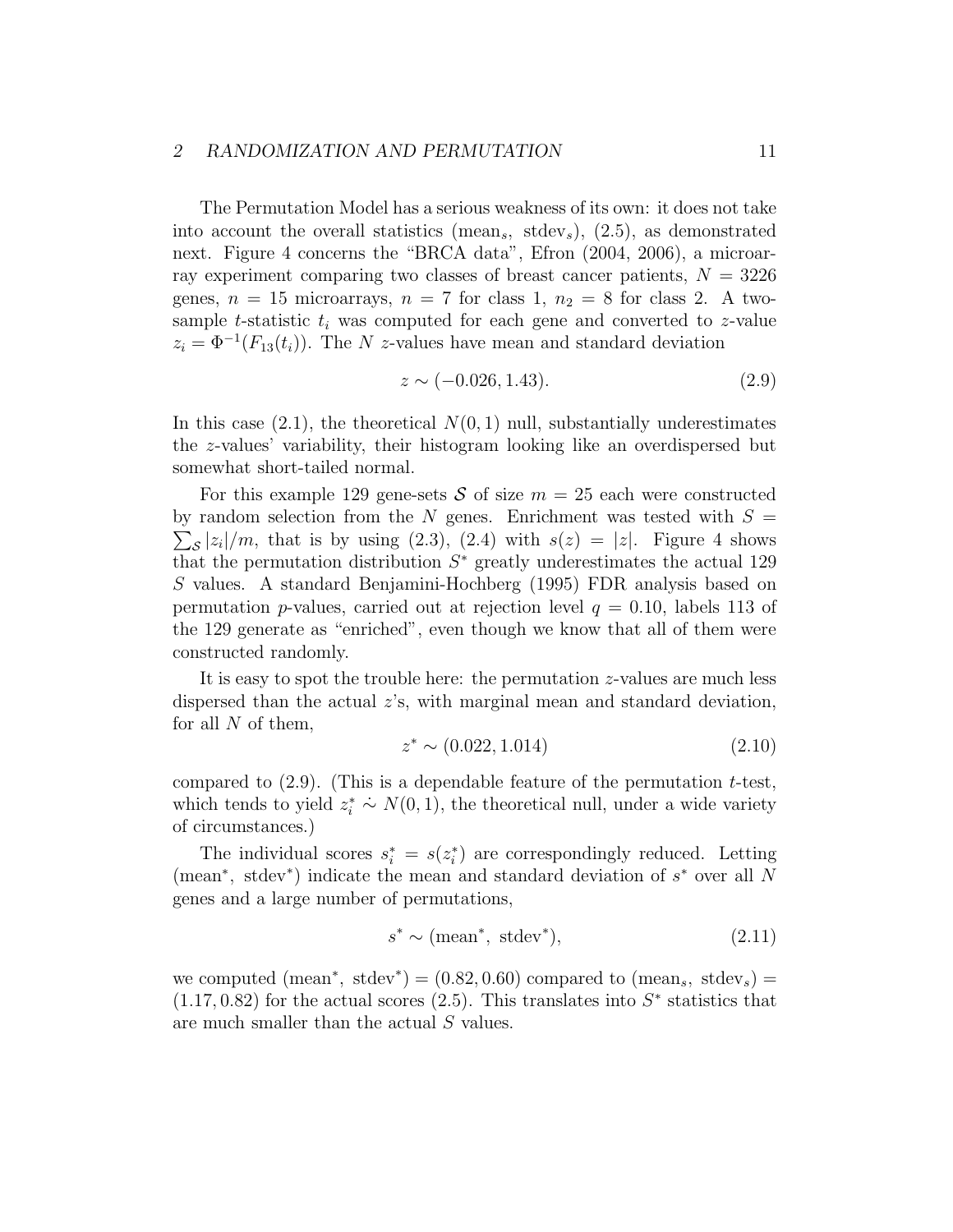

Permuted, Actual , and Restandardized S values

Figure 4: Enrichment statistics S for 129 randomly selected gene-sets of size  $m = 25$ , heavy line histogram, lies far to right of permutation  $S^*$ values, solid histogram.  $S = \sum_{\mathcal{S}} |z_i|/m$ , BRCA data, Hedenfalk et al. (2001). Restandardized values (2.12), light line histogram, gives a much better match to actual values.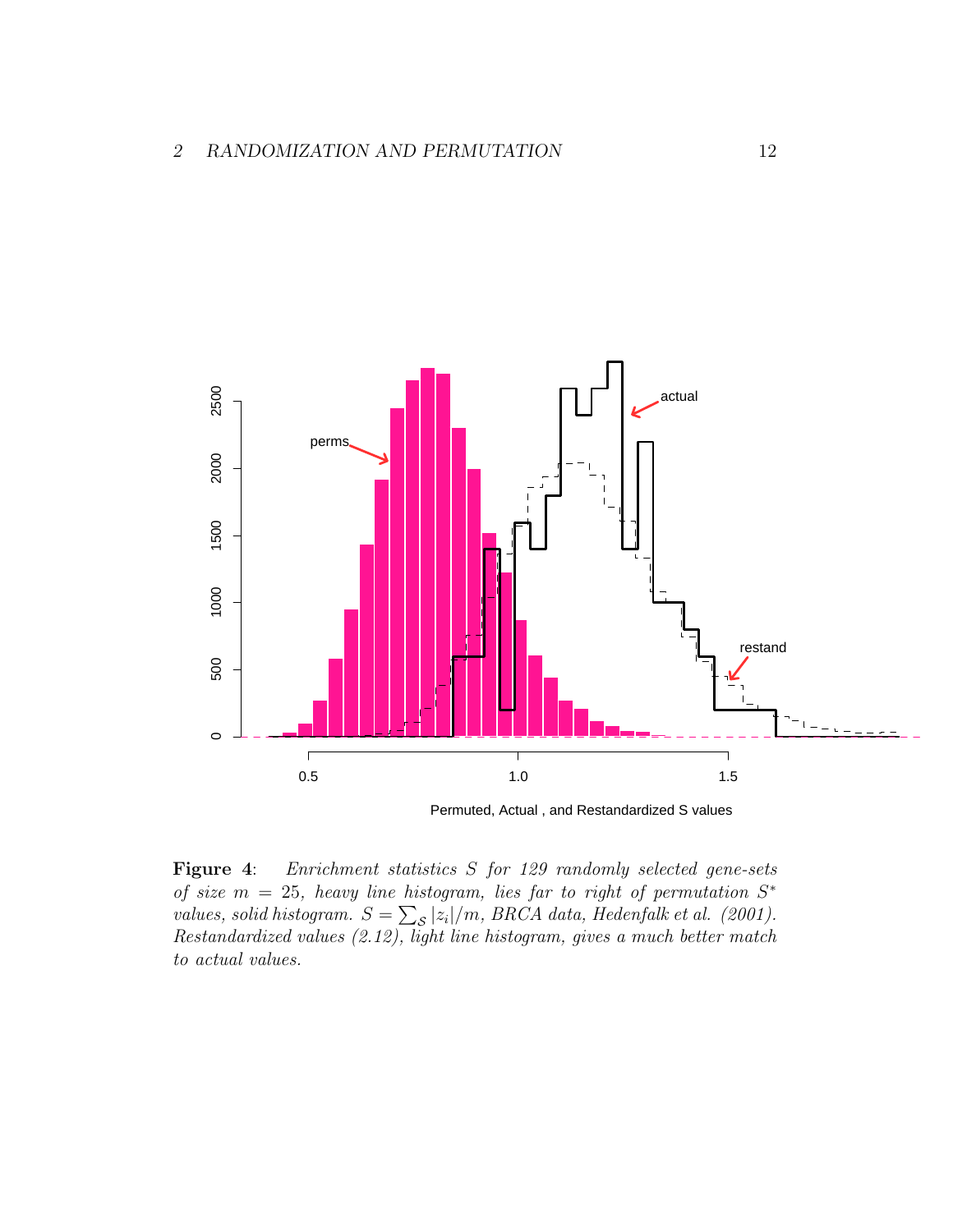#### 2.1 Restandardization

We combine the randomization and permutation ideas into a method that we call "Restandardization". This can be thought of as a method of correcting permutation values  $S^*$  to take account of the overall distribution of the individual scores  $s_i$ . For a gene-set score  $S = \sum_{s} s(z_i)/m$  as in (2.3), (2.4), the restandardized permutation value is defined to be

$$
S^{**} = \text{mean}_s + \frac{\text{stdev}_s}{\text{stdev}^*} (S^* - \text{mean}^*), \tag{2.12}
$$

with (mean<sub>s</sub>, stdev<sub>s</sub>) and (mean<sup>\*</sup>, stdev<sup>\*</sup>) the overall means and standard deviations defined at  $(2.5)$ ,  $(2.11)$ .

A restandardized p-value for testing the enrichment of gene-set  $S$  is obtained by comparing its actual enrichment score  $S$  to a large number " $B$ " of S ∗∗ simulations,

$$
p_{\mathcal{S}} = \# \{ S^{**} \text{ values exceeding } S \} / B. \tag{2.13}
$$

Figure 4 shows the restandardized value  $S^{**}$  giving much better agreement than  $S^*$  with the actual S values, though the  $S^{**}$  distribution is moderately overdispersed.

Here is another equivalent way to express the restandardization procedure: we first standardize the statistic  $S$  with respect to its randomization mean and standard deviation, and then compute the permutation distribution of the standardized statistic. This gives the p-value

$$
p_{\mathcal{S}} = \# \left\{ \frac{S^* - \text{mean}^*}{\text{stdev}^*} \quad \text{exceeding} \quad \frac{S - \text{mean}_s}{\text{stdev}_s} \right\} / B. \tag{2.14}
$$

It is this form of restandardization that we use in our software package GSA, described in section 4.

Restandardization can also be applied to more complicated gene-set statistics  $S$ , not simple averages as in  $(2.4)$ , via

$$
S^{**} = \mu^{\dagger} + \frac{\sigma^{\dagger}}{\sigma^*} (S^* - \mu^*). \tag{2.15}
$$

Here  $(\mu^{\dagger}, \sigma^{\dagger})$  are the mean and standard deviation of  $S^{\dagger}$  for a randomly selected gene-set of size m, as in  $(2.5)$ , while  $(\mu^*, \sigma^*)$  are the corresponding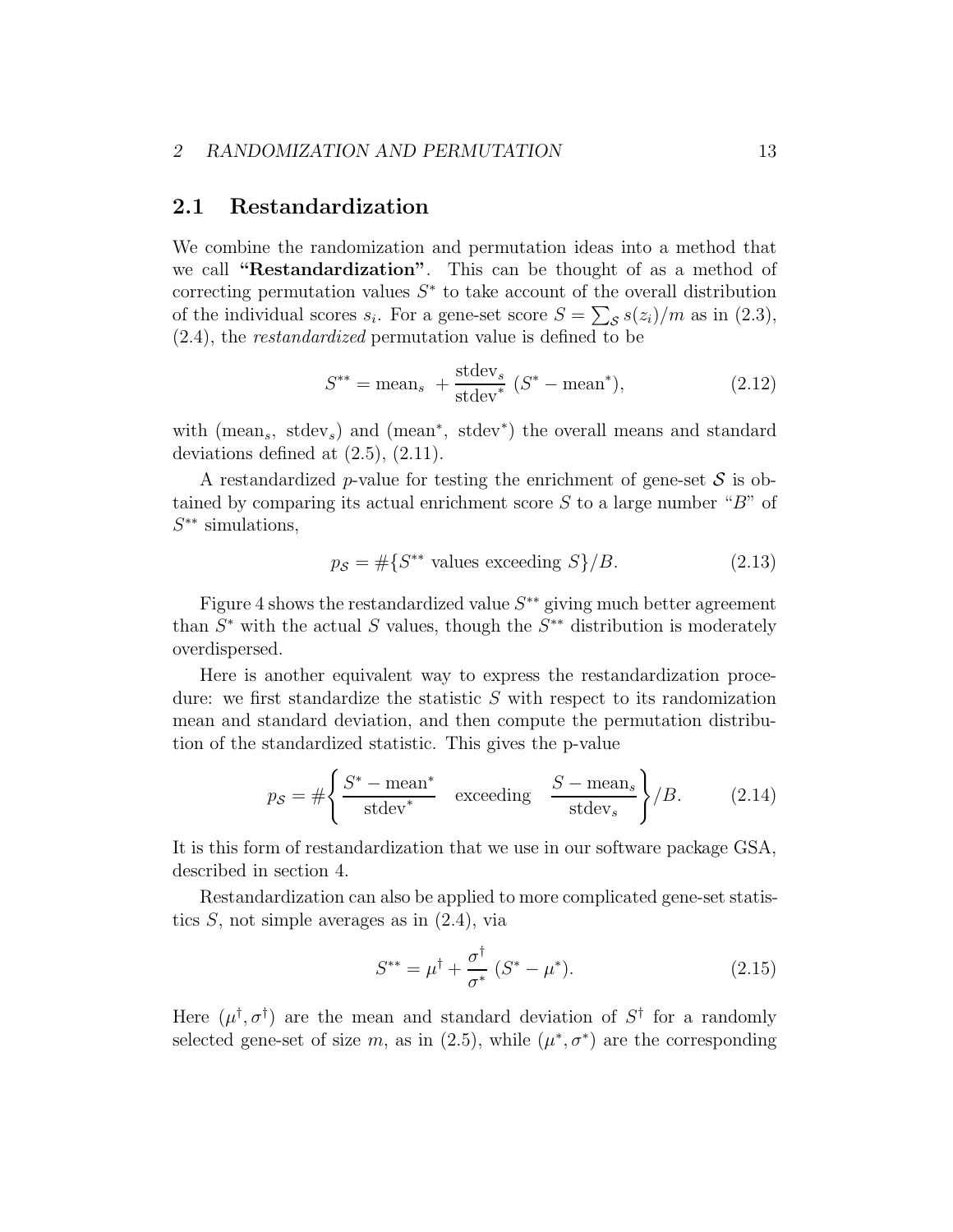quantities based on a permuted data matrix; computing  $(\mu^*, \sigma^*)$  requires a nested simulation.

The GSEA enrichment test incorporates a form of restandardization: it compares the empirical cdf of the z-values in  $S$  with the cdf of all other zvalues; the latter cdf brings to bear information from the overall distribution of **z**, much like mean<sub>s</sub> and stdev<sub>s</sub> do in  $(2.14)$ . This same approach could be used in context (2.4) by replacing  $s(z_i)$  in (2.3) with  $t(z_i) = (s(z_i) (\text{mean}_s)/\text{stdev}_s$ , leading to

$$
T = \sum_{\mathcal{S}} t(z_i)/m = (S - \text{mean}_s)/\text{stdev}_s \tag{2.16}
$$

as the enrichment statistic for  $S$ . Then  $(2.14)$  reduces to

$$
p_{\mathcal{S}} = \# \{ T^* > T \} / B,\tag{2.17}
$$

so that the restandardized  $p$ -value equals the usual permutation  $p$ -value.

Restandardization can be shown to yield improved inferences in a variety of situations:

 $\bullet$  If  $\mathcal S$  was selected randomly, as in the Randomization Model.

• If the theoretical null (2.1),  $z \sim N(0, 1)$ , agrees with the empirical distribution of the  $N$  z-values.

• If the  $z_i$ 's are uncorrelated.

The method is not perfect, as examples can be constructed to show. Neither the Randomization nor Permutation Models perfectly describe how gene-sets  $\mathcal S$  come under consideration in the catalog examples of Subramanian et al. (2005), making some sort of compromise formula a necessity.

### 3 Efficient Tests for Enrichment

The randomization and Permutation Models specify null hypotheses for the selection of a gene-set  $\mathcal S$ . Notions of efficient testing, however, require us to specify alternatives to null selection. This section begins with an exponential family selection model, considers some specific test statistics, and goes on to propose the "maxmean" statistic, which leads to enrichment tests with good power characteristics.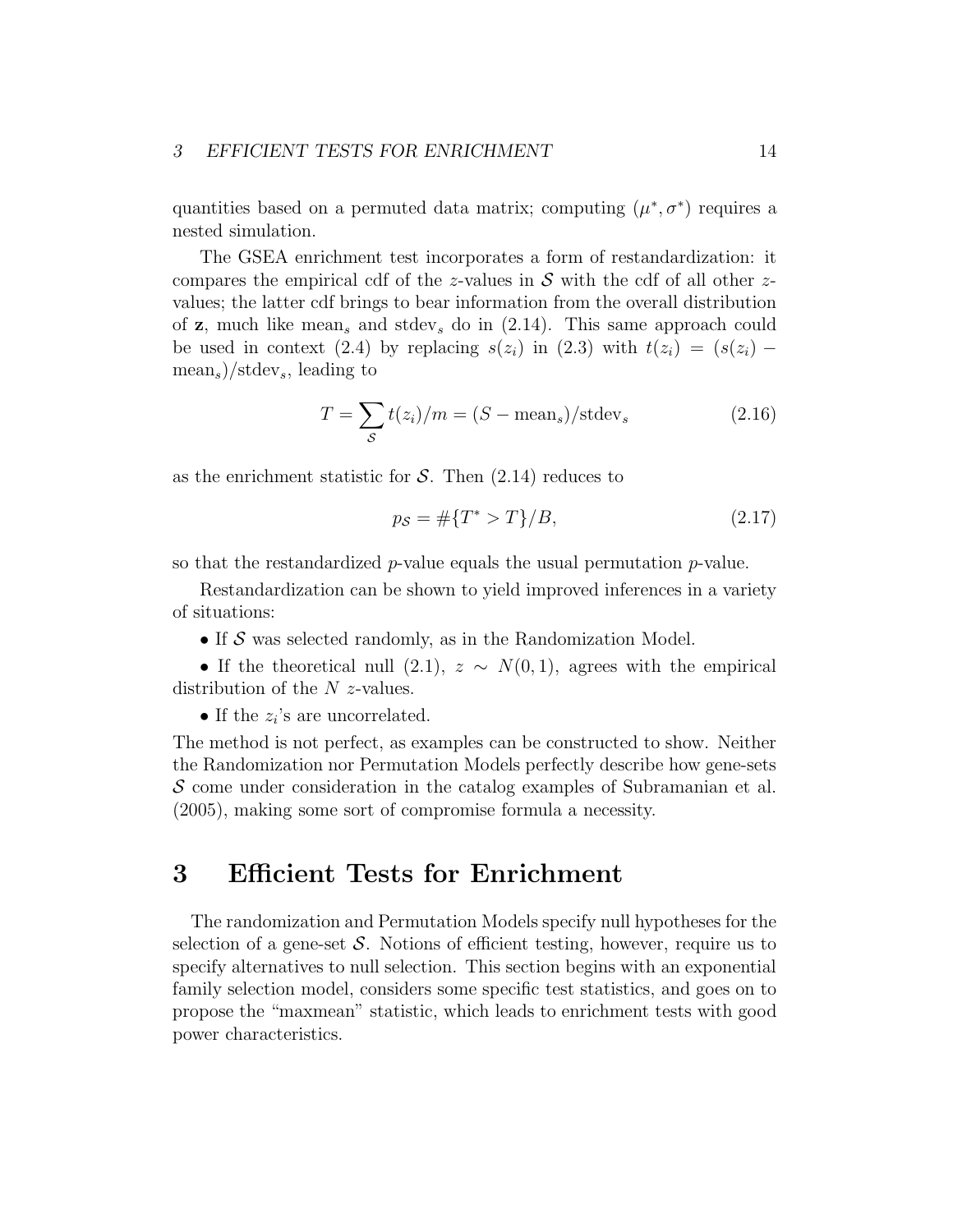#### 3 EFFICIENT TESTS FOR ENRICHMENT 15

The Poisson Selection Model starts with independent Poisson variates

$$
I_i \stackrel{\text{ind}}{\sim} Po(\nu_i), \qquad \nu_i = \alpha e^{\beta' s_i} / T_\beta \tag{3.1}
$$

for  $i = 1, 2, ..., N$ , where  $s_i = s(z_i)$ , for  $s(\cdot)$  a given J-dimensional function,  $\beta$  an unknown J-dimensional parameter vector,

$$
T_{\beta} = \sum_{i=1}^{N} e^{\beta' s_i},\tag{3.2}
$$

and  $\alpha = \sum_{i=1}^{n} \nu_i$  an unknown scalar parameters. In what follows, the  $\nu_i$  will be small and the  $I_i$  almost all zeros or ones, mostly zeros. For convenient exposition we assume that *all* the  $I_i$  are zeros or ones, though this is not essential.

We define the selected gene-set  $\mathcal S$  as composed of those genes having  $I_i = 1$ ,

$$
S = \{i : I_i = 1\},\tag{3.3}
$$

so  $S$  has

$$
m \equiv \sum_{1}^{N} I_i \tag{3.4}
$$

members. It is easy to calculate the probability  $g_{\alpha,\beta}(\mathcal{S})$  of selecting my particular gene-set  $S$ ,

$$
g_{\alpha,\beta}(\mathcal{S}) = \left(\frac{e^{-\alpha} \alpha^m}{m!}\right) \left(m! e^{m[\beta' \bar{s}_{\mathcal{S}} - \log T_{\beta}]} \right) \tag{3.5}
$$

where

$$
\bar{s}_{\mathcal{S}} = \sum_{\mathcal{S}} s_i / m. \tag{3.6}
$$

This is a product of two exponential family likelihoods, yielding maximum likelihood estimates  $\hat{\alpha} = m$  and  $\hat{\beta}$  defined by

$$
\sum_{i=1}^{N} s_i e^{\hat{\beta}' s_i} / \sum_{i=1}^{N} e^{\hat{\beta} s_i} = \bar{s}_{\mathcal{S}}.
$$
 (3.7)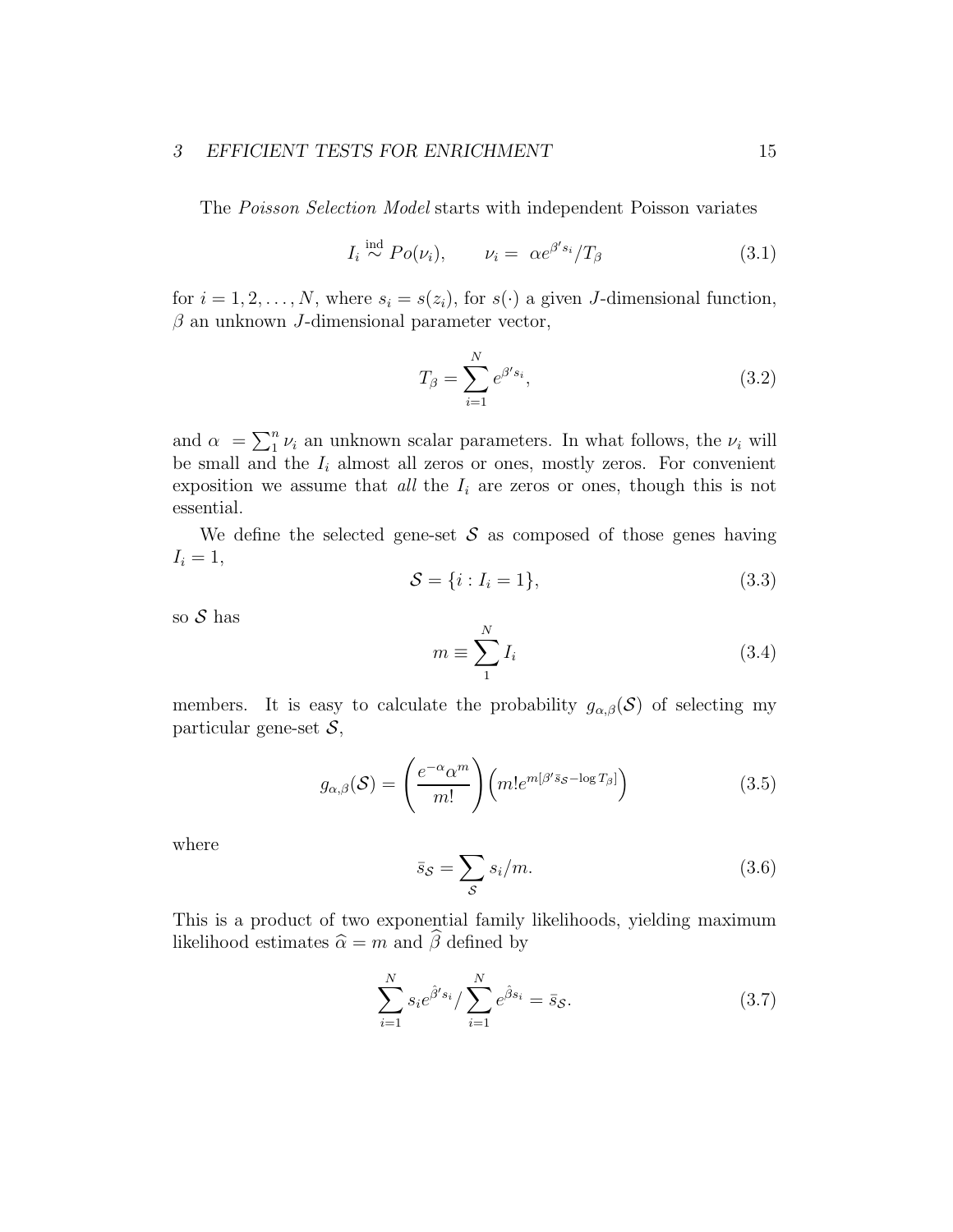#### 3 EFFICIENT TESTS FOR ENRICHMENT 16

Parameter  $\beta = 0$  corresponds to the Randomization Model null hypothesis that S has been selected at random. Given gene-set size  $m$ , the sufficient statistic for testing  $H_0$ :  $\beta = 0$  is  $\bar{s}_{\mathcal{S}}$ , called "S" at (2.4). An efficient test rejects  $H_0$  if  $\bar{s}_{\mathcal{S}}$  is far from its null expectation  $\bar{s} = \sum_{1}^{N} s_i/N$ . If  $s_{\mathcal{S}}$  is onedimensional, as in Section 2, we reject for extreme values of  $\bar{s}_{\mathcal{S}}$ , either positive or negative.

Under  $H_0: \beta = 0$ , all gene-sets S of size m are equally likely. Nonzero  $\beta$ "tilts" the selection toward gene-sets having larger values of  $\beta' \bar{s}_{\mathcal{S}}$ , as seen in  $(3.5)$  where

$$
g_{\beta}(\mathcal{S}|m) = m! \ e^{m[\beta' \bar{s}_{\mathcal{S}} - \log T_{\beta}]} \tag{3.8}
$$

Efficient choice of a gene-set enrichment test statistic  $S = \bar{z}_s$  depends on the individual scoring function  $s_i = s(z_i)$  in (3.3). Consider two choices.

$$
s^{(1)}(z) = z \quad \text{and} \quad s^{(2)}(z) = |z|,\tag{3.9}
$$

both of which are univariate and have  $\beta$  a scalar,  $J = 1$ . The first of these, the Limma choice, uses  $S = \bar{z}_{\mathcal{S}}$ ; enriched gene-sets  $\mathcal{S}$  will tend to have  $\bar{z}_{\mathcal{S}}$  far away from  $\bar{z} = \sum_{1}^{N} z_i/N$ . This is fine if enrichment manifests itself as a *shift* of location in z-values. The second choice  $s^{(2)}(z) = |z|$  has power against scale alternatives.

For general use one would like an enrichment test statistics having power against both shift and scale alternatives. To this end, define the two-dimensional scoring function

$$
s(z) = (s^{(+)}(z), s^{(-)}(z)), \begin{cases} s^{(+)}(z) & = \max(z, 0) \\ s^{(-)}(z) & = -\min(z, 0), \end{cases}
$$
 (3.10)

and the maxmean test statistic

$$
S_{\text{max}} = \max \{ \bar{s}_{\mathcal{S}}^{(+)}, \bar{s}_{\mathcal{S}}^{(-)} \}. \tag{3.11}
$$

 $S<sub>max</sub>$  is designed to detect unusually large z-values in either or both directions. Note that  $S_{\text{max}}$  is not the same as the largest absolute value of the mean of the positive or negative  $z$  values in the gene-set: it divides by the total number of genes m. If for example a gene-set of 100 genes had 99 scores of -0.5 and one score of 10, the average of the positive scores would be 10, and the average of the negative scores equal to -0.5, so the mean with largest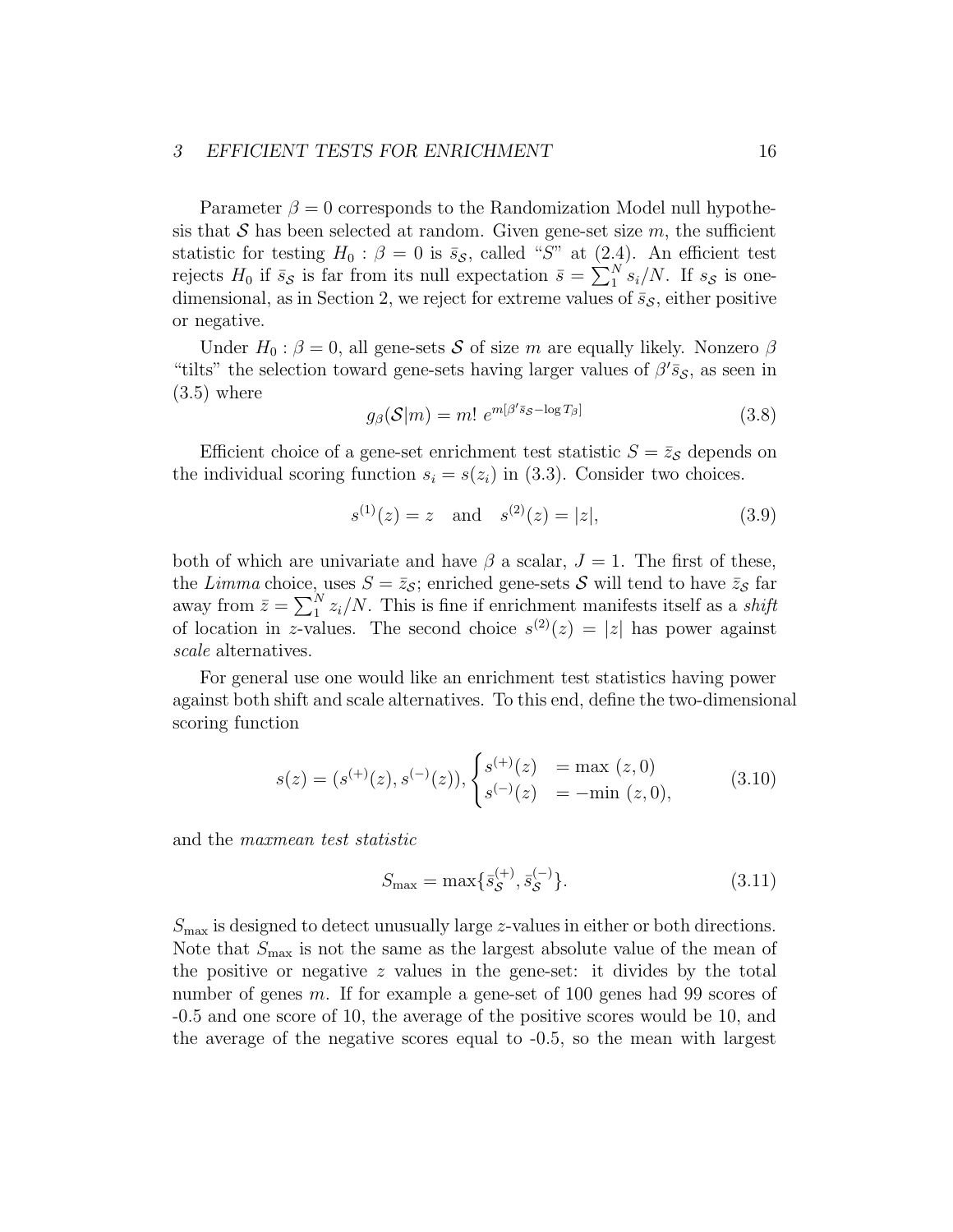#### 3 EFFICIENT TESTS FOR ENRICHMENT 17

absolute value would be 10. But the maxmean statistic is the maximum of  $10/100 = 0.1$  and  $-99(-0.5)/100 = 0.495$ , and the negative scores would win. The maxmean statistic is robust by design, not allowing a few large positive or negative gene score to dominate.

Figure 5 compares the power of  $S_{\text{max}}$  with the limma test that rejects the null hypothesis of no enrichment for large values of the absolute mean statistic  $|\bar{z}_s|$ . Here S consists of  $m = 25$  independent normal z-values,

$$
z_i \stackrel{\text{ind}}{\sim} N(b, g^2) \quad i = 1, 2, \dots, m = 25. \tag{3.12}
$$

Contours of equal power are shown, for testing  $H_0$ :  $(b, g) = (0, 1)$  versus alternatives  $(b \geq 0, g \geq 1)$ , (or equivalently  $(b \leq 0, g \geq 1)$ ) at level 0.95; better power is reflected by contours nearer the null hypothesis point  $(b, g)$  =  $(0, 1)$ .

As expected, the absolute mean test has good power for shift alternatives  $b \neq 0$ , but no power for scale alternatives  $q > 1$ , as shown by its nearly vertical contour lines. The maxmean test shows reasonable power in both directions. Comparing the 0.5 power contours for instance, shows maxmean almost dominating  $|\bar{z}_{\mathcal{S}}|$ . Also shown is "KS" the 0.5 power contour for a test based on absolute Kolmogorov-Smirnov distance between the empirical cdf of the 25 z-values and a  $N(0, 1)$  cdf. (The GSEA test is based on an improved variant of the Kolmogorov-Smirnov statistic.) In this case, maxmean dominates ks, its contour being everywhere closer to  $(b, q) = (0, 1)$ . Finally, we show the resultsfor the test based on the mean absolute value: this has the best power for pure scale alternatives but is not very sensitive to location shifts.

Using a similar setup, the left panel of Figure 6 compares the power of the maxmean statistic to that of the individual gene scores  $z_i$ . We see that the maxmean statistic has a strong power advantage. In the right panel we have changed the setup slightly, with half of the genes in the gene-set generated as  $N(b, g^2)$ , and the other half as  $N(-b, g^2)$ . The increase in power enjoyed by the maxmean statistic is slightly less than in the left panel, but it is still substantial.

We applied the maxmean statistic was applied to the p53 data with the catalog of 522 gene-sets in Subramanian et al. (2005). Restandardization, (2.12), noticeably improved results, though the effect was much less dramatic than in Figure 4. Applying the FDR algorithm to the restandardized  $p$ -value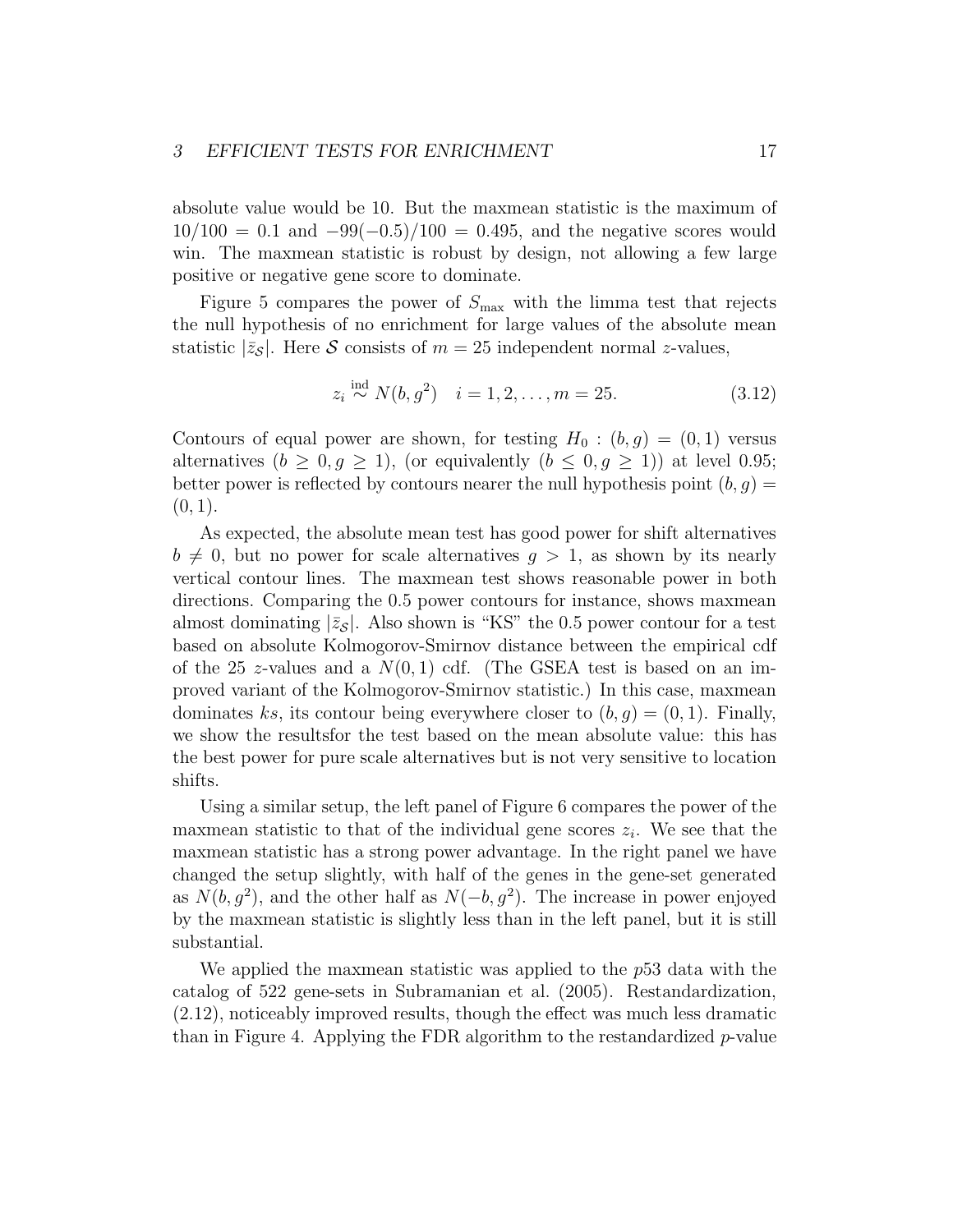

Figure 5: Contours of equal power for absolute mean, enrichment statistic  $|\bar{z}_{\mathcal{S}}|$  (jagged vertical line), mean of absolute value (curving broken line), and maxmean statistic (heavy curving lines); for testing  $H_0$  :  $z_i \stackrel{\text{ind}}{\sim} N(0, 1)$  vs  $N(b, g<sup>2</sup>)$ ,  $i = 1, 2, ..., m = 25$ , at level 0.95; "ks" is 0.5 power contour for Kolmogorov-Smirnov test, dominated by maxmean test with 0.5 contour everywhere closer to null point  $(0, 1)$ . Using mean absolute value, average over S of |z|, has very little power versus shift alternatives, curved dashed line.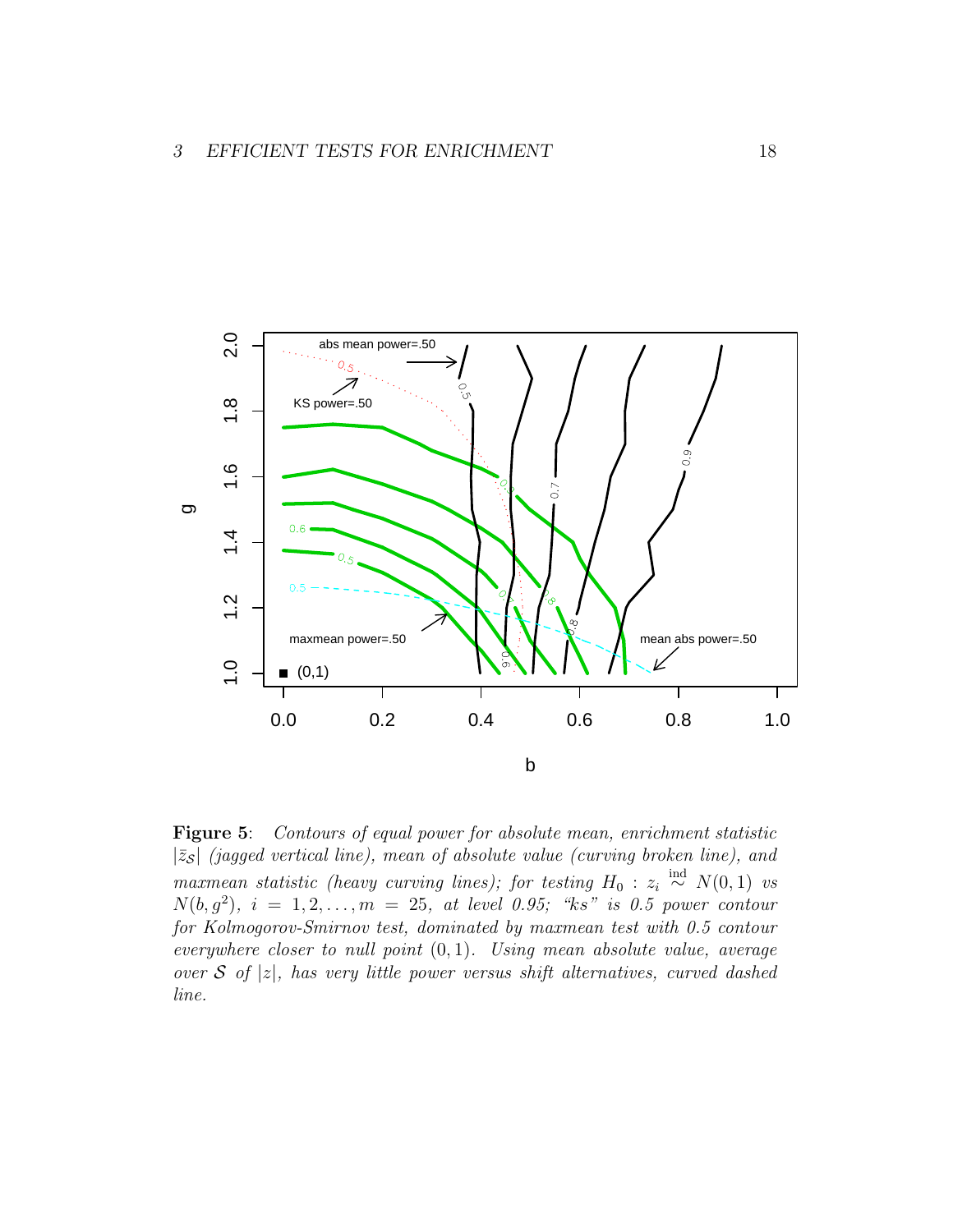

**Figure 6:** Contours of power 0.5 (solid lines) for individual gene scores  $z_i$ and power 0.5, 0.7 . . . 0.9 (broken lines) for the maxmean statistic; for testing  $H_0: z_i \stackrel{\text{ind}}{\sim} N(0,1)$  vs  $N(\pm b, g^2), i = 1, 2, \ldots m = 25$ . In the left panel, all genes in the gene-set are shifted by b; in the right panel, half of the genes are shifted by b, and half by  $-b$ .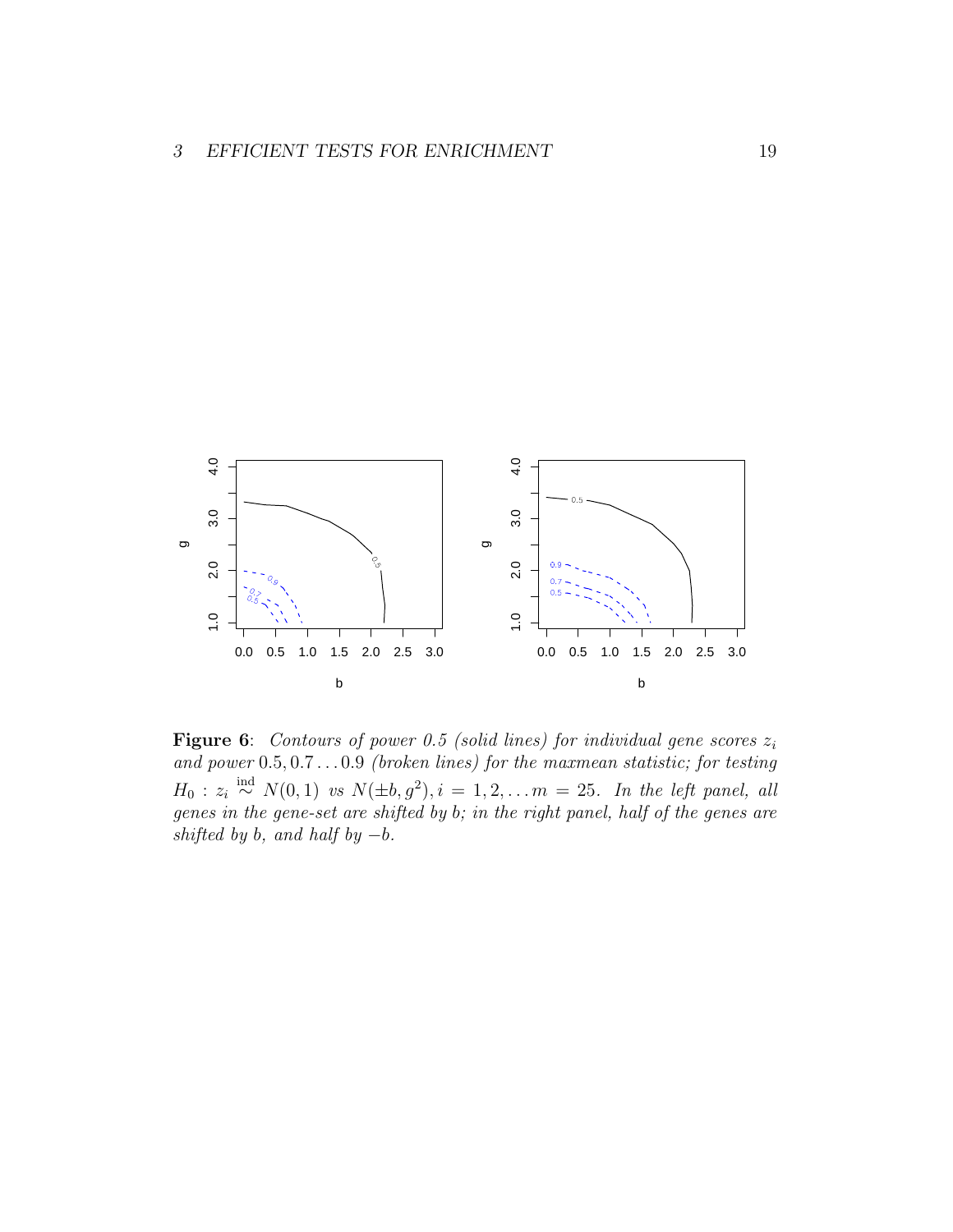| 1. $p53$ hypoxia <sup>*</sup>                        | 5. $p53 \text{ Up}^*$ |
|------------------------------------------------------|-----------------------|
| 2. $p53$ pathway <sup>*</sup>                        | 6. hsp27 pathway*     |
| 3. radiation sensitivity <sup>*</sup> 7. ngf pathway |                       |
| 4. ras pathway*                                      | 8. SA G1 and S phases |

Table 1: Significant gene-sets, FDR cutoff 0.10, for p53 data, Subramanian et al. (2005); maxmean statistic restandardized. \*Asterisks indicate significant gene-sets listed in Subramanian et al. (2005), Table 2. They list the ngf pathway as almost significant.

 $(2.13)$ , cutoff level  $q = 0.10$ , yielded 8 significant gene-sets, Table 1, in close agreement with Table 2 of Subramanian et al. (2005).

Significance is defined in a two-sided testing sense here, but we can use  $\bar{s}^{(+)}_{\mathcal{S}}$  $s^{(+)}$  and  $\bar{s}_{\mathcal{S}}^{(-)}$  $\bar{s}_{\mathcal{S}}^{(-)}$  in (3.11) separately. Gene-sets 4 and 7 in Table 1 have  $\bar{s}_{\mathcal{S}}^{(-)}$ S predominating, indicating positive enrichment in the mutant class, while the other six gene-sets had bigger z-values overall in the normal class.

**Note** Restandardization formula (2.12) was applied *separately* to  $\bar{s}_{\mathcal{S}}^{(+)}$  $\mathcal{S}^{(+)}$  and  $\bar{s}_\mathcal{S}^{(-)}$  $\mathcal{S}^{(-)}$  in (3.11), and then combined to give

$$
S_{\text{max}}^{**} = \max\{\bar{s}_{\mathcal{S}}^{(+)**}, \bar{s}_{\mathcal{S}}^{(-)**}\}.
$$
\n(3.13)

Figure 7 displays the top eight pathways, showing the individual gene scores  $z_i$  in each pathway. The inset at the top shows the estimated FDR for an individual gene analysis. We see that the cutoff for an FDR of 0.10 is about -4.7 for negative scores, while the FDR for positive scores never gets down to 0.10. Hence an analysis of individual genes would report as significant the top few genes in the negative gene-sets, and none of the genes in the positive gene-sets. Note that location shift alternatives look quite reasonable here.

The values of  $(\text{mean}_s, \text{stdev}_s)$  and  $(\text{mean}^*, \text{stdev}^*)$  used in  $(2.12)$  were based on the catalog of 15,059 genes listed (with multiple occurrences) in the 522 gene-sets, rather than the 10,100 genes in the original p53 data set. Table 2 shows considerable differences between the two choices for  $(mean<sub>s</sub>, stdev<sub>s</sub>)$ , though not for (mean<sup>\*</sup>, stdev<sup>\*</sup>), with  $s = s^{(+)}(z)$ , the comparison for  $s^{-}(z)$ being similar. When a catalog of gene-sets  $\mathcal S$  is simultaneously under consideration for enrichment, the catalog choice of  $(mean<sub>s</sub>, stdev<sub>s</sub>)$  is preferable from the row randomization viewpoint.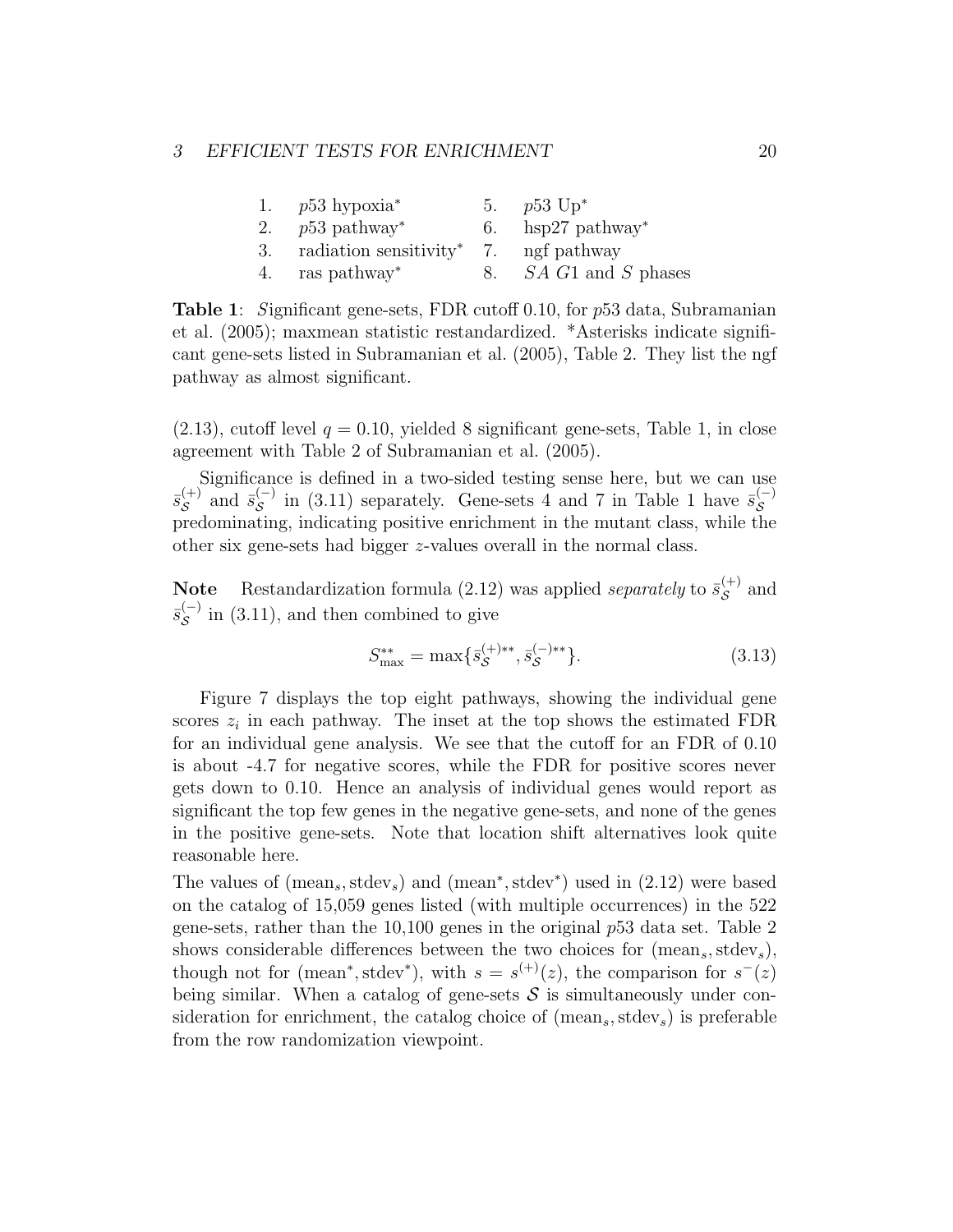

Figure 7: p53 data: the top eight pathways, showing the individual gene scores  $z_i$  in each pathway. The inset at the top shows the estimated FDR for an individual gene analysis.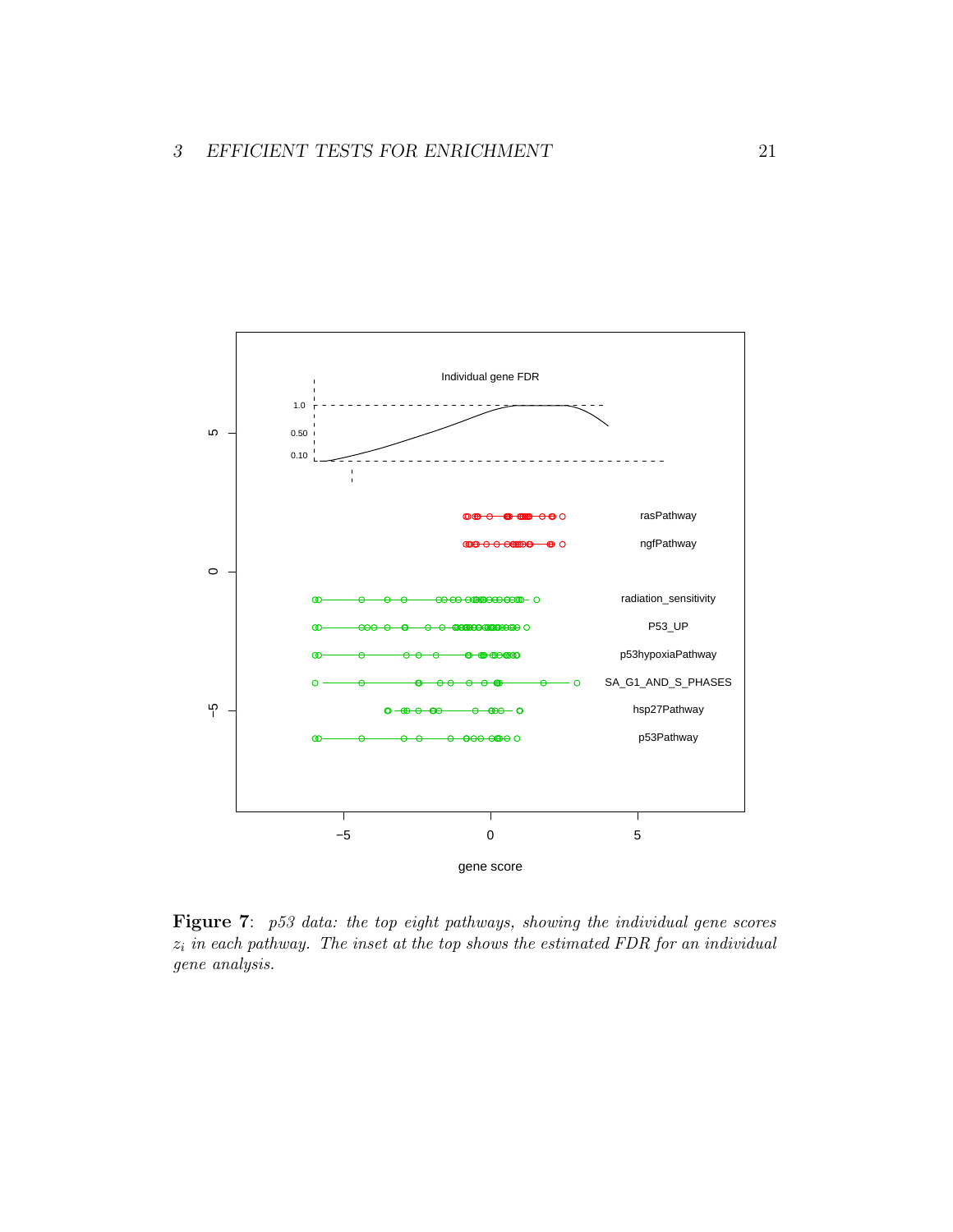|                                          | $mean_s$ (stdev <sub>s</sub> ) |      | $mean^*$ (stdev <sup>*</sup> ) |
|------------------------------------------|--------------------------------|------|--------------------------------|
| original $10,100$ genes: $.451$ $(.628)$ |                                | .406 | (.589)                         |
| catalog $15,059$ genes: $.456$           | (.671)                         | .404 | (.587)                         |

**Table 2:** Comparison of (mean, stdev) values for  $s = s^{(+)}(z)$ , (3.10); for original list of 10,100 genes in p53 data, versus 15,059 genes listed with multiple occurrences, in catalog of 522 gene-sets. Latter is preferred choice for restandardization formula (2.12).

The Poisson Selection Model (3.1), (3.2) follows the Randomization Model of Section 2 in that the set z of N original z-values is treated as a fixed ancillary, with only the selection process for  $S$  considered random. We could instead, think of z-values selected for inclusion in  $S$  as coming from a different underlying distribution, for example.

$$
f_{\beta}(z) = e^{\beta' s(z) - \log T_{\beta}} f_0(z), \qquad (3.14)
$$

where  $f_0(z)$  is the baseline density for non-enriched z-values,  $\beta$  and  $s(z)$  are as in (3.1), and  $T_{\beta} = \int_{-\infty}^{\infty} e^{\beta' s(z)} f_0(z) dz$ . If the members of S are selected independently according to  $(3.14)$ , then the most powerful test for null hypothesis  $\beta = 0$  is based on  $\bar{s}_{\mathcal{S}} = \sum_{\mathcal{S}} s(\mathbf{z})/m$ , just as in (3.6).

This point of view is more congenial to the Permutation Model of Section 2, but there is really not much practical difference from (3.1). Let  $\widehat{F}_0$  denote the empirical distribution

$$
\widehat{F}_0[a, b] = \# \{ z_i \text{ in } [a, b] \} / B, \tag{3.15}
$$

and  $\widehat{F}_{\beta}$  the tilted distribution

$$
\widehat{F}_{\beta}[a, b] = \sum \{ \mu_i \text{ for } z_i \text{ in } [a, b] \} / \sum_{1}^{N} \mu_i.
$$
 (3.16)

Then (3.1), (3.2) gives

$$
\widehat{F}_{\beta}[a,b] = \int_{a}^{b} e^{\beta' s(z)} d\widehat{F}_{0}(z). \tag{3.17}
$$

just as in  $(3.14)$ .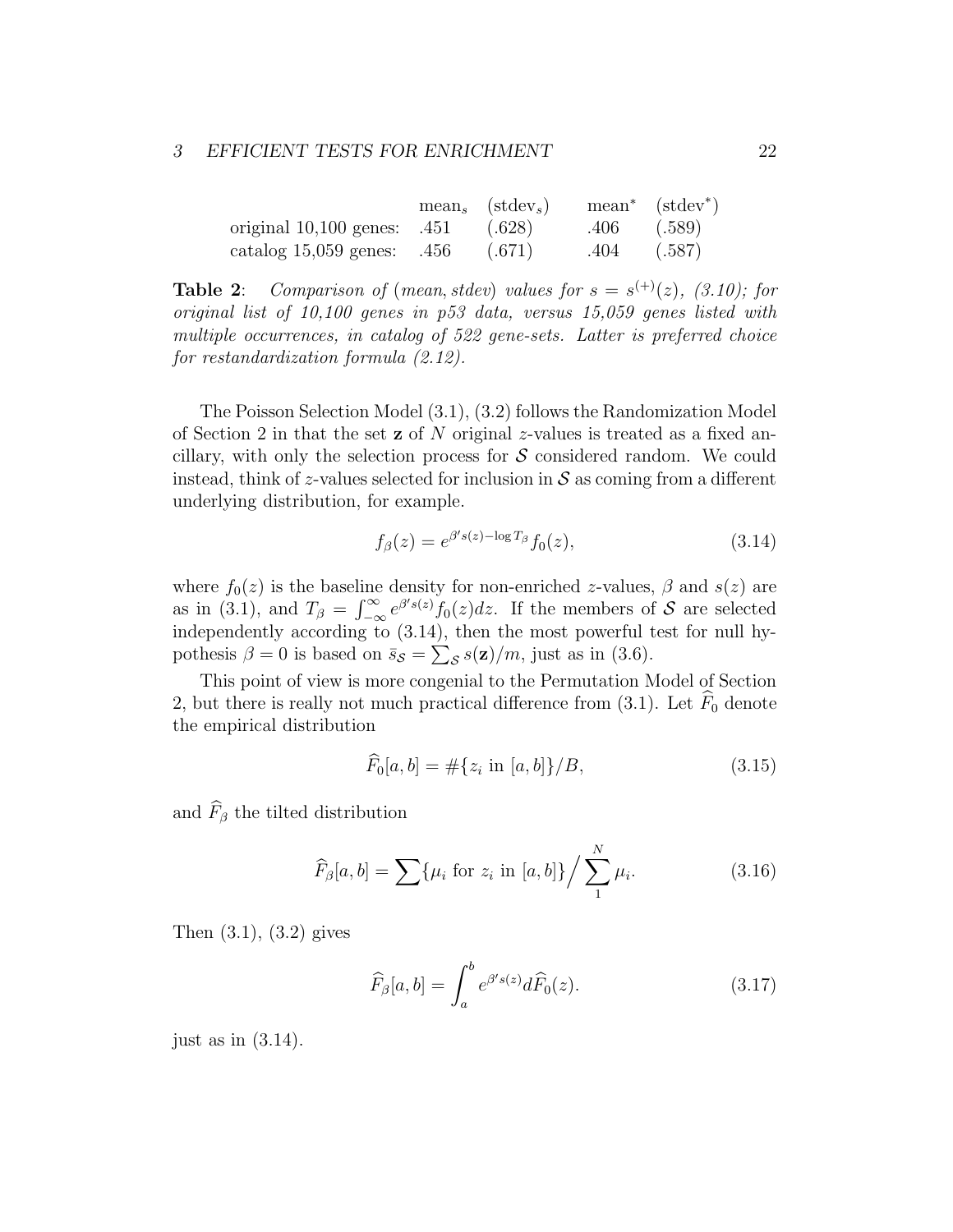More elaborate probability models can be constructed to make, say, the Kolmogorov-Smirnov distance the optimal test statistic. The strongpoint of the maxmean enrichment statistic is its good performance against simple location and scale alternatives, as seen in Figure 5.

### 4 Computational issues and software

The developments in the previous two sections lead to our *Gene Set Analysis* procedure, which we summarize here:

- 1. Compute a summary statistic  $z_i$  for each gene, for example the twosample t-statistic for two-class data. Let  $z_s$  be the vector of  $z_i$  values for genes in a gene-set  $S$ .
- 2. For each gene-set S, choose a summary statistic  $S = s(\mathbf{z})$ : choices include the average of  $z_i$  or  $|z_i|$  for genes in S, the GSEA statistic, or our recommended choice, the maxmean statistic (3.11).
- 3. Standardize S by its randomization mean and standard deviation as in (2.14):  $S' = (S - \text{mean}_s)/\text{stdev}_s$ . For summary statistics such as the mean, mean absolute value or maxmean, (but not GSEA) this can be computed from the genewise means and standard deviations, without having to draw random sets of genes. Note formula (3.13) for the maxmean statistic.
- 4. Compute permutations of the outcome values (eg. the class labels in the two-class case) and recompute  $S'$  on each permuted dataset, yielding permutation values  $S'^{*1}, S'^{*2}, \ldots S'^{*B}$ .

We use these permutation values to estimate p-values for each gene-set score S', and false discovery rates applied to these p-values for the collection of gene-set scores.

It would be convenient computationally to pool the permutation values for different gene-sets: this often done in the analysis of individual genes (e.g in the SAM package (Tusher et al. 2001)) and also in the GSEA software. Such pooling can reduces the number of permutations needed to obtain sufficient accurate results. However we have found that in gene-set analysis, the permutation distribution for each gene-set depends heavily on both the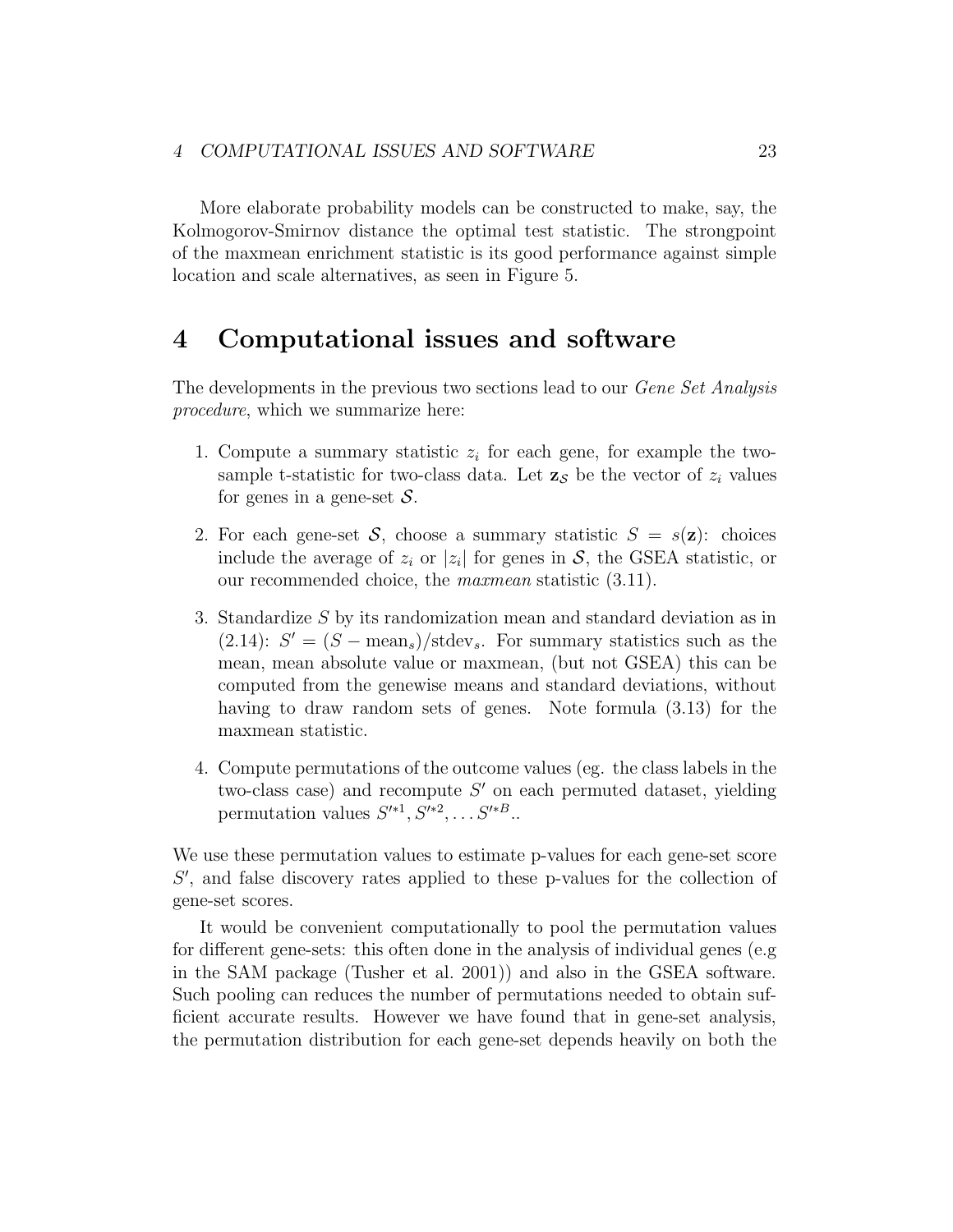number of genes in the gene-set and their average pairwise correlation (neither of which applies to individual-gene analysis.) Hence we do not pool the permutation values, and so we must carry out at least 1000 permutations to get accurate results. However with a careful implementation this need not be a obstacle for practical use.

We have written an R language package GSA ("gene-set analysis") for carrying out these computations. This will be freely available along with collections of gene-sets for use with the package.

## 5 Simulation comparison of different gene-set summaries

In this study we simulated 1000 genes, and 50 samples in each of 2 classes, control and treatment. The genes were assigned to with 50 gene-sets, each with 20 genes. All measurements were generated as  $N(0, 1)$  before the treatment effect was added. There were five different scenarios:

- 1. all 20 genes of gene-set 1 are 0.2 units higher in class 2
- 2. the 1st 15 genes of gene-set 1 are 0.3 units higher in class 2
- 3. the 1st 10 genes of gene-set 1 are 0.4 units higher in class 2
- 4. the 1st 5 genes are 0.6 units higher in class 2
- 5. the 1st 10 genes of gene-set 1 are 0.4 units higher in class 2, and 2nd 10 genes of gene-set 1 are 0.4 units lower in class 2

In every one of these scenarios, only the first gene-set is of potential interest. For each scenario we carried out 200 permutations and report the estimated tail probability  $\text{Prob}(S'^* > S'_1)$ , with small values being good. Here  $S'$  is the restandardized version of a summary statistic, and the quantity  $Prob(S'^{*} > S'_1)$  is the observed p-value for the first gene-set.

We compared five different summary statistics: the mean of  $z_i$ , the mean of  $|z_i|$ , maxmean, GSEA, and GSEA applied to  $|z_i|$ . Everything was repeated 20 times, and the mean and standard error of the tail probability over the 20 simulations is reported in Table 3. While the maxmean can be beaten by a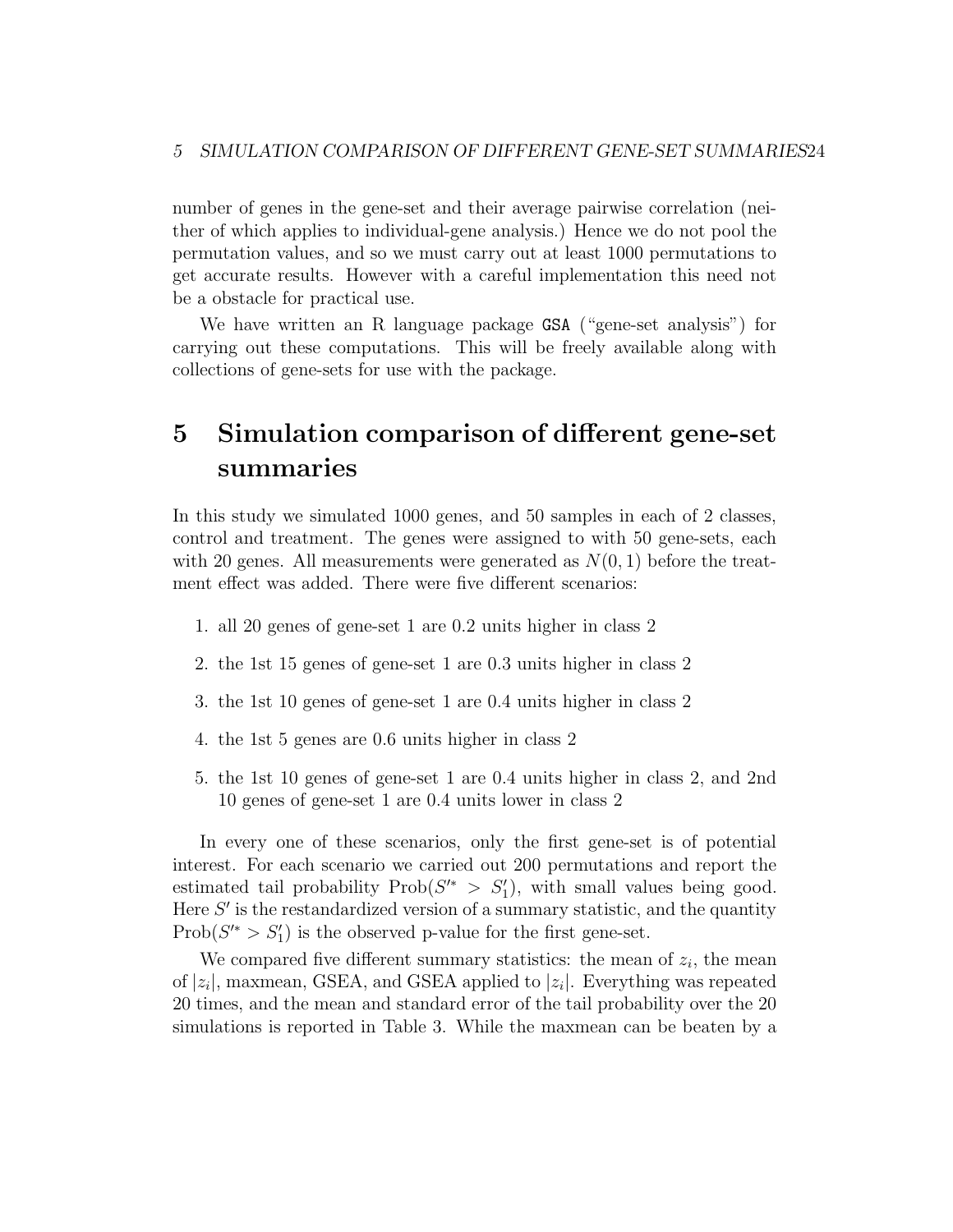|      | mean  | mean.abs | maxmean | GSEA        | GSEA.abs |
|------|-------|----------|---------|-------------|----------|
| (1)  |       |          |         |             |          |
| mean | 0.014 | 0.133    | 0.012   | 0.032       | 0.192    |
| se   | 0.008 | 0.038    | 0.005   | 0.017       | 0.060    |
| (2)  |       |          |         |             |          |
| mean | 0.005 | 0.035    | 0.002   | 0.016       | 0.074    |
| se   | 0.003 | 0.014    | 0.001   | 0.008       | 0.034    |
| (3)  |       |          |         |             |          |
| mean | 0.014 | 0.032    | 0.002   | $\,0.031\,$ | 0.057    |
| se   | 0.008 | 0.015    | 0.001   | 0.018       | 0.032    |
| (4)  |       |          |         |             |          |
| mean | 0.074 | 0.081    | 0.014   | 0.069       | 0.037    |
| se   | 0.032 | 0.050    | 0.007   | 0.038       | 0.014    |
| (5)  |       |          |         |             |          |
| mean | 0.587 | $5e-04$  | 0.018   | 0.233       | 0.011    |
| se   | 0.106 | 4e-04    | 0.008   | 0.063       | 0.009    |

Table 3: Results of simulation study: P-values for the first gene-set, for five different summary statistics (columns) and five different scenarios (rows, described in the text). The first four scenarios are one-sided shifts, while the last one is two-sided. We see that the maxmean statistic is the only one with consistently low p-values in all five scenarios.

small margin by the mean or the mean of the absolute values in the one-sided or two-sided scenarios, respectively, it is the only method with consistently low p-values in all five scenarios.

### 6 Examples

### 6.1 Survival with kidney cancer

In this example we apply the gene-set methodology to a dataset with censored survival outcome. Zhao et al. (2005) collected gene expression data on 14, 814 genes from 177 kidney patients. Survival times were also measured for each patient. The data were split into 88 samples to form the training set and the remaining 89 formed the test set.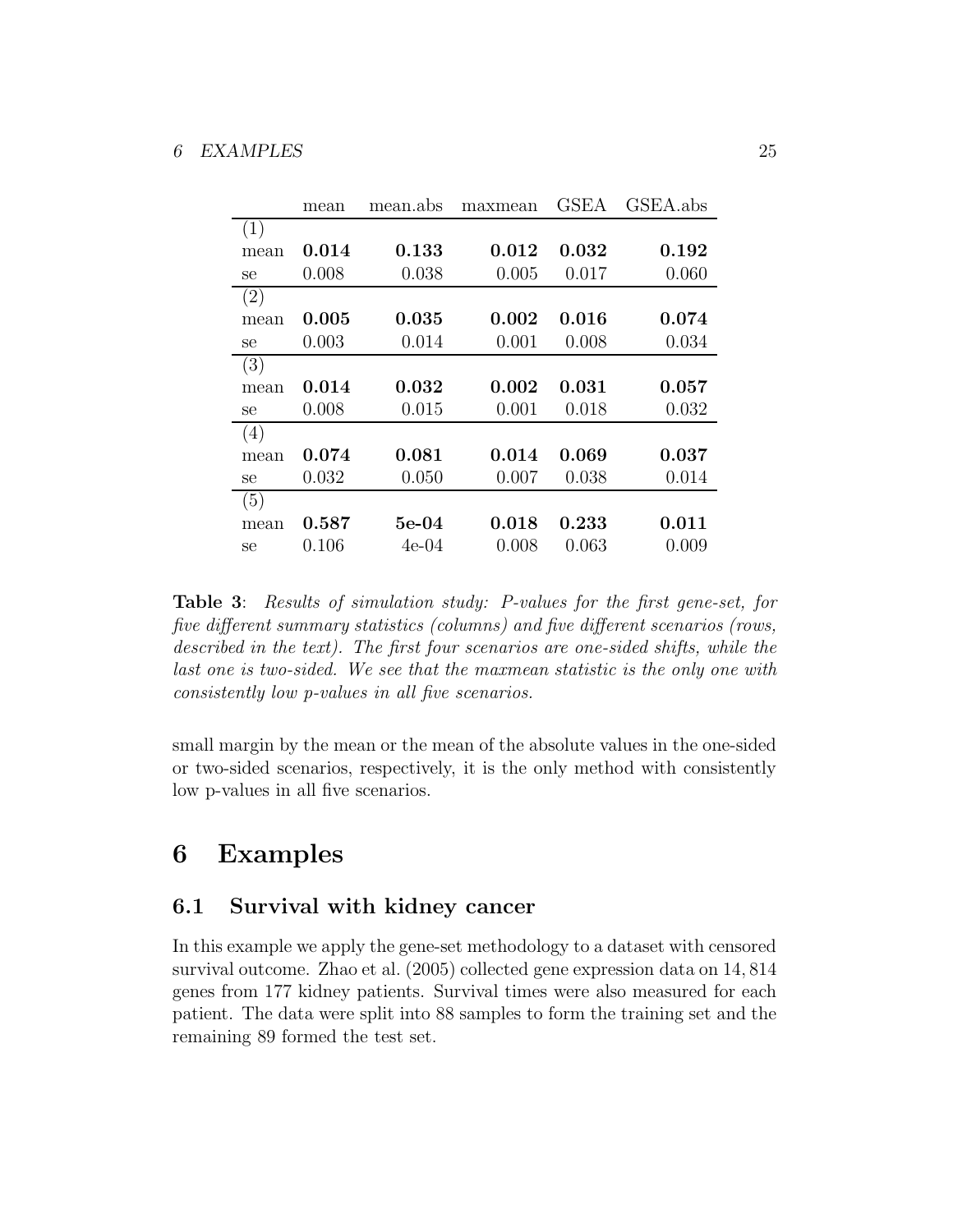#### 6 EXAMPLES 26

We computed the Cox partial likelihood score statistic  $z_i$  for each gene, and used this as the basis for gene-set analysis using the maxmean statistics  $S_k$ . Since there are separate training and test sets, we examined the concordance between the scores  $S_k$  for a given gene-set, between the training and test sets. Denote the training and test set scores by  $S_k^{tr}$  and  $S_k^{te}$ . We measured the concordance by setting a cutpoint  $c$  and defining a test set value with  $|S_k^{te}| > c$  to be a "true positive"; otherwise it is called a "true negative". Then we applied the same cutpoint to the training set scores  $S_k^{tr}$ and then computed the false positive and false negative rates. We applied this same idea both to scores for the individual genes, and also to gene-set enrichment analysis, based on the Cox scores. The cutpoint c was varied to generate the curves of false positive and false negative rates in Figure 8. We see that both the maxmean statistic and GSEA statistics have considerably lower false positive rates, for a given false negative rate, than the individual gene analysis. The maxmean statistic also enjoys an advantage over GSEA, which is not surprising given the results from our power studies. In this case it seems that a list of significant gene-sets based on the maxmean statistic will tend be more reproducible than a list of significant genes from an individual gene analysis.

#### 6.2 Class prediction from gene-sets

Here we explore the use of gene-set analysis to a different problem, that of class prediction from gene expression profiles. We consider the p53 mutation data discussed earlier, with 10, 101 genes and 50 samples falling into two classes- wildtype or mutant. As a baseline competitor, we applied the nearest shrunken centroid classifier of (Tibshirani et al. 2001). The 50 samples were divided at random into a training set of size 30 and a test set of size 20, and the classifier was trained on the training set and the misclassification error was evaluated on the test set. This random splitting was done 50 times and the results were averaged.

Here we want to apply the nearest shrunken centroid classifier to the genesets rather than individual genes. For this purpose we need a summary of each gene-set for each sample, in contrast to the maxmean statistic which is a summary of the gene-set for all samples. First we standardized the expression values for each gene by dividing by its within class standard deviation. Then if the maxmean statistic  $S_k$  was positive for a given gene-set  $\mathcal{S}_k$ , we computed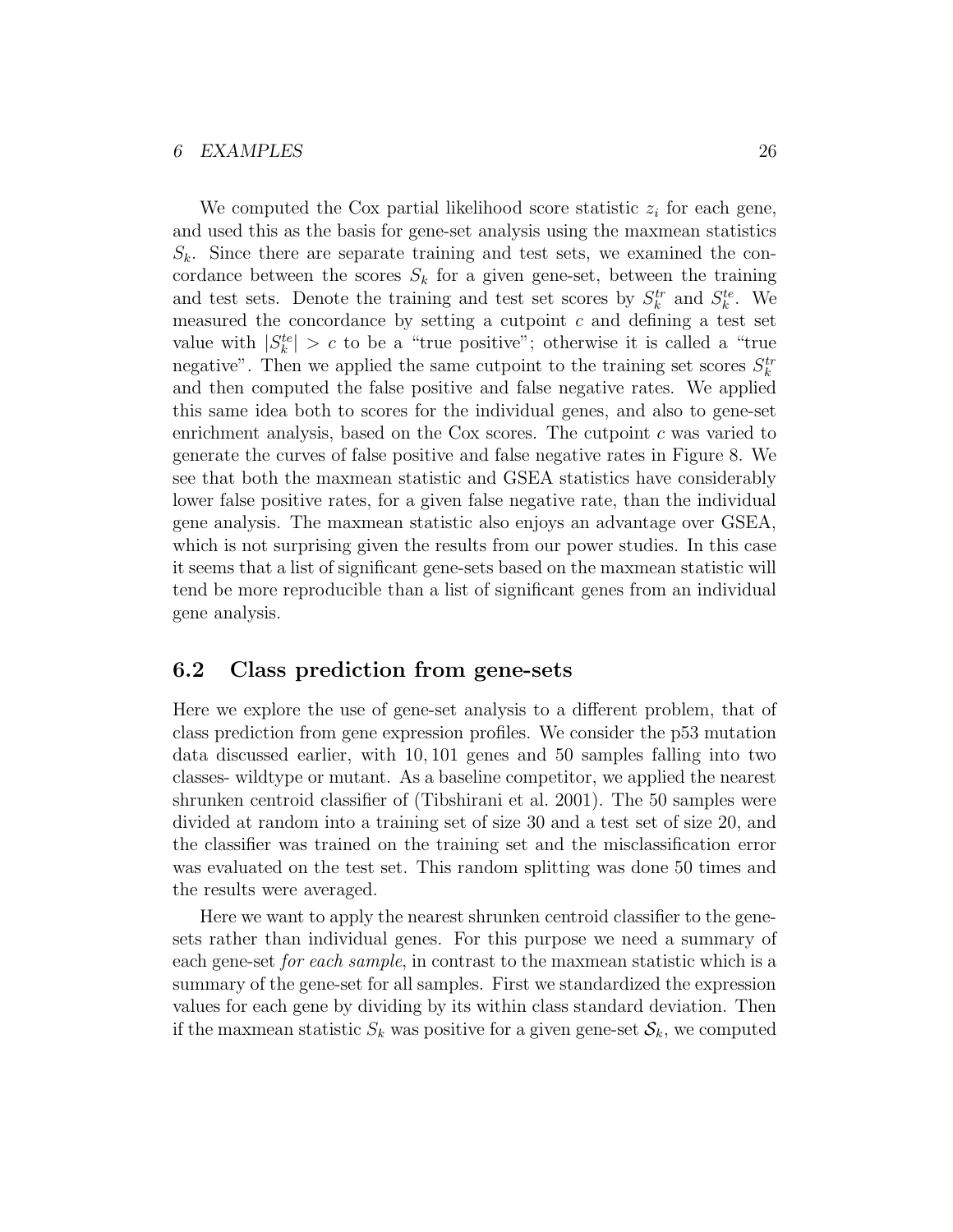

Figure 8: Kidney cancer microarray data: false positive and false negative rates for three methods, using the test set values for each method to define the "true positive" and "true negative" for genes or gene-sets.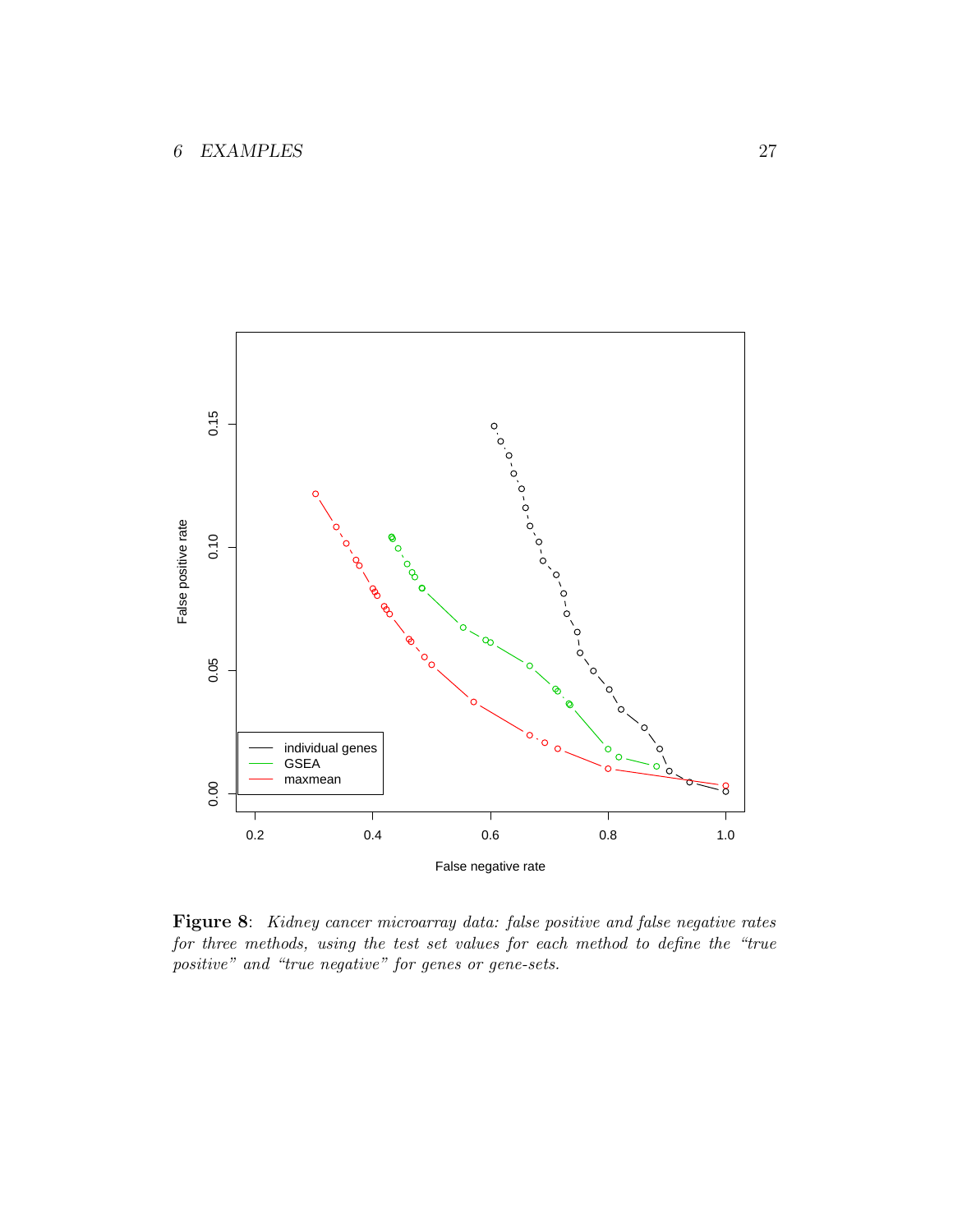$w_{kj}$  to be the average of the features  $x_{ij}$  for genes  $i \in \mathcal{S}_k$  with positive scores  $z_i$ , and similarly if  $S_k$  was negative. We then applied the nearest shrunken centroid classifier using the features  $w_{kj}$ . The results are shown in Figure 9. The nearest shrunken centroid classifier has a threshold parameter which controls number of features used: this number on indicated on the horizontal axis of the plot. We see that the classifier based on gene-set summaries has about 5% lower error rates at its minimum, compared to the individual gene-based classifier. The error rates for the separating linear support vector classifier are also indicated on the plot: the gene-set features yield only a small improvement in performance,

#### 6.3 Comparisons of different gene-set collections

The gene-sets used in the examples of this paper are the collection of 522 gene pathways developed by Subramanian et al. (2005). This is the C2 "functional" collection in in their *Molecular Signature Database*. The same authors provide three additional collections: C1 (chromosomal location, 24 sets), C3 (motif-based, 319 sets ) and C4 (chromosomal location, 427 sets). The Stanford Microarray Database has at least two more collections in their "synethetic gene" database that are potentially useful for this purpose: tissue types (80 sets) and cellular processes (22 sets). We applied our gene-set analysis technique using the *maxmean statistic*, to both the p53 and kidney cancer datasets, using each of these six collections of gene-sets. The results are shown in Figure 10. In both cases the FDR results in the left tail are shown, for gene-sets with negative maxmean statistics. The FDRs for the right tail were high for both datasets. We see that different collections exhibit the lowest FDRs in the two studies: motif, chromosomes and pathways for the p53 data and correlation for the kidney cancer data. This suggests that for a given expression dataset, systematic "mining" of different gene-set collections could be a useful exercise for discovering potentially interested gene-sets for further investigation.

Acknowledgments: We would like the authors of GSEA for their assistance, especially Pablo Tamayo for considerable efforts in debugging our implementation of the GSEA procedure. We would also like to thank Trevor Hastie and Rafael Irizarry for helpful comments and suggestions. Efron was partially supported by National Science Foundation Grant DMS0505673 and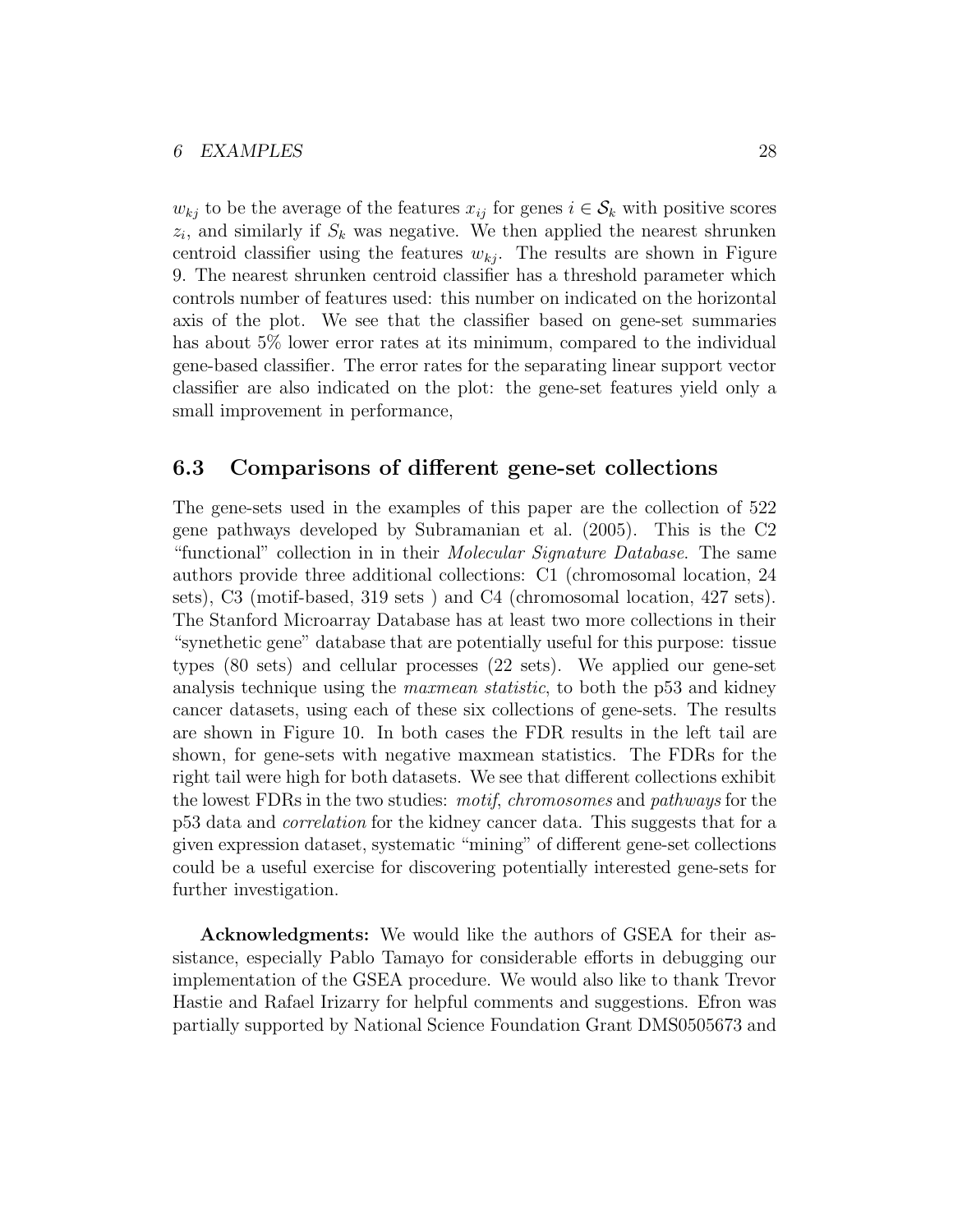

**Figure 9:** p53 mutation data: average test error rates( $\pm$  se) for for nearest shrunken centroid classifier (nsc) applied to both the individual genes and gene-set summaries. The number of features on the horizontal axis refers to the the number of individual genes or genesets, in the different approaches. Similarly, use of the "maxmean features" reduces the error rates for the separating linear support vector machine from about 0.33 to 0.31 (not shown).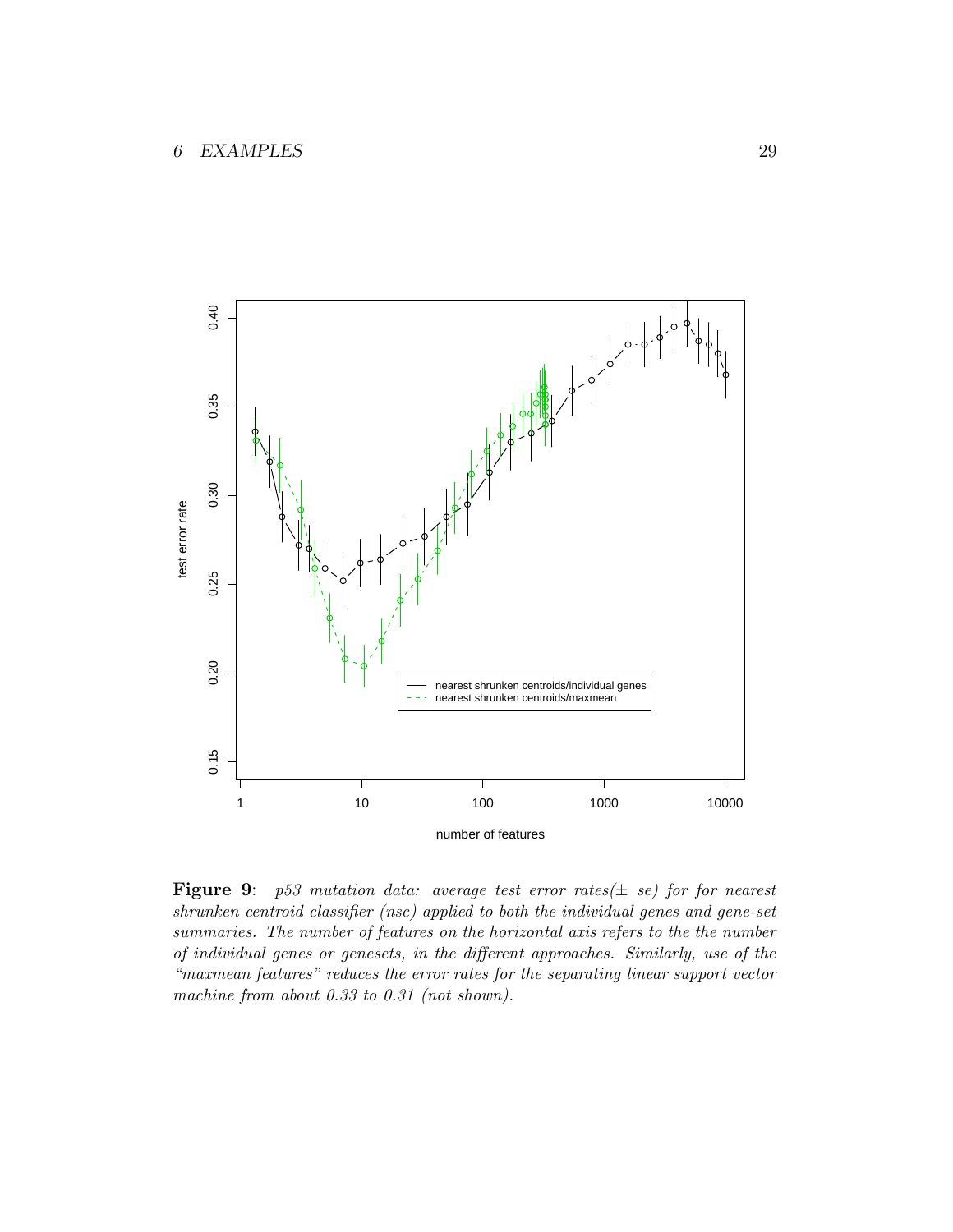

**Kidney cancer data**



Figure 10: Gene set analysis applied to the p53 mutation data and kidney cancer data, comparing the estimated FDRs over six different collections of gene-sets. In both cases the FDR results in the left tail (negative gene-set scores) are shown. The FDRs for the right tail (positive gene-set scores) were high for both datasets.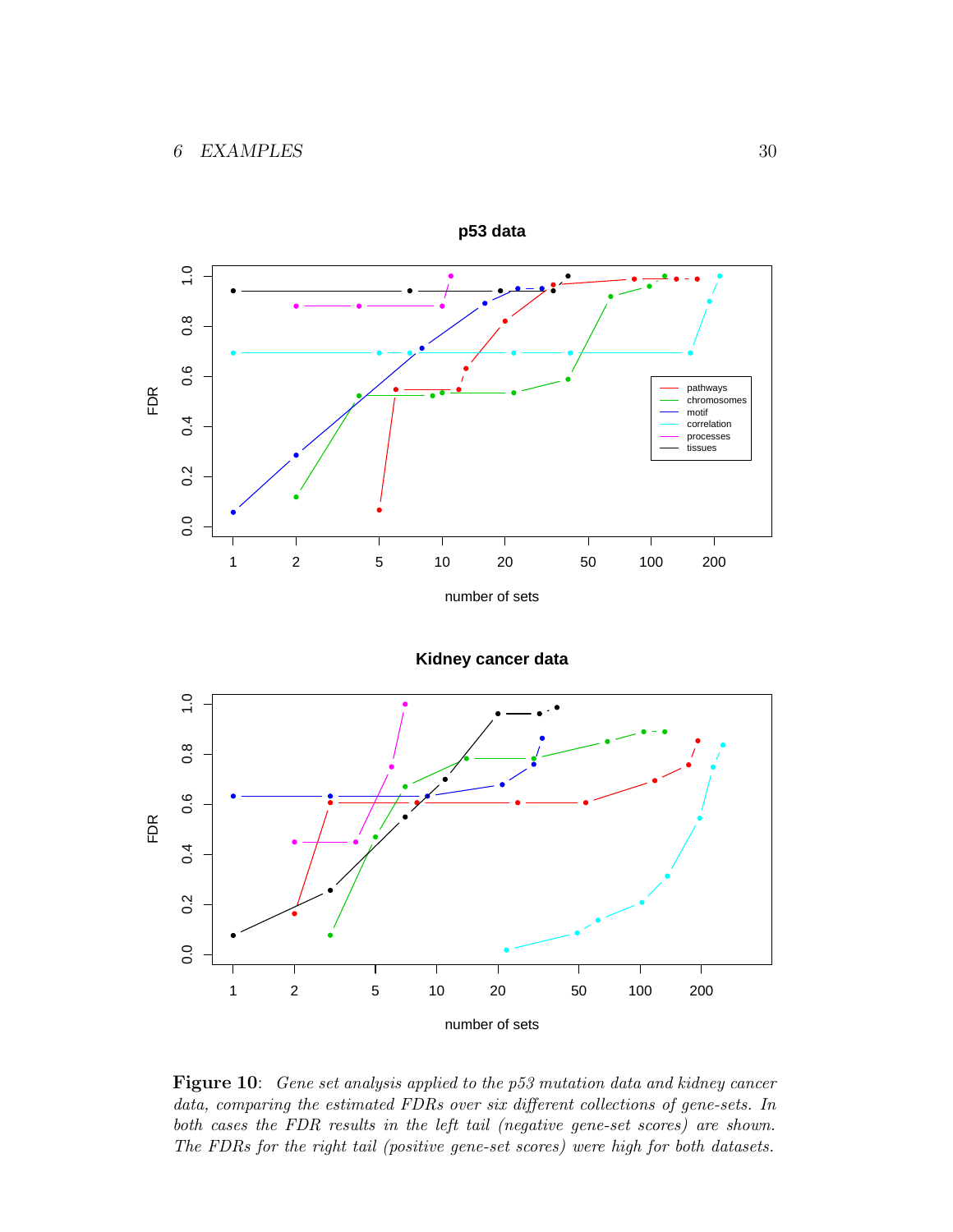National Institutes of Health Contract 8RO1 EB002784. Tibshirani was partially supported by National Science Foundation Grant DMS-9971405 and National Institutes of Health Contract N01-HV-28183.

### References

- Pavlidis, P., Lewis, D. & Noble, W. (2002), 'Exploring gene expression data with class scores', *Pac Symp Biocomputing* pp. 474–85.
- Rahnenfhrer, J., Domingues, F. S., Maydt, J. & Lengauer, T. (2004), 'Calculating the statistical significance of changes in pathway activity from gene expression data', Statistical Applications in Genetics and Molecular Biology 3, 1–31.
- Smyth, G. (2004), 'Linear models and empirical bayes methods for assessing differential expression in microarray experiments', Statistical Applications in Genetics and Molecular Biology 3(1).
- Subramanian, A., Tamayo, P. Mootha, V. K., Mukherjee, S., Ebert, B. L., Gillette, M. A., Paulovich, A., Pomeroy, S. L., Golub, T. R., Lander, E. S. & Mesirov, J. P. (2005), 'Gene set enrichment analysis: A knowledge-based approach for interpreting genome-wide expression profiles', Proc. Natl. Acad. Sci. USA 102, 15545–15550.
- Tian, L., Greenberg, S., Kong, S., Altschuler, J., Kohane, I. & Park, P. (2005), 'Discovering statistically significant pathways in expression profiling studies', *Proc. Nat. Acad. Sci.*  $102$ ,  $13544-9$ .
- Tibshirani, R., Hastie, T., Narasimhan, B. & Chu, G. (2001), 'Diagnosis of multiple cancer types by shrunken centroids of gene expression', Proc. Natl. Acad. Sci. 99, 6567–6572.
- Tusher, V., Tibshirani, R. & Chu, G. (2001), 'Significance analysis of microarrays applied to transcriptional responses to ionizing radiation', Proc. Natl. Acad. Sci. USA. 98, 5116–5121.
- Zahn, J., Sonu, R., Vogel, H., Crane, E., Mazan-Mamczarz, K., Rabkin, R., Davis, R., Becker, K., Owen, A. & Kim, S. (2006), 'Transcriptional profiling of aging in human muscle reveals a common aging signature', PLOS. Gen. 2(7).